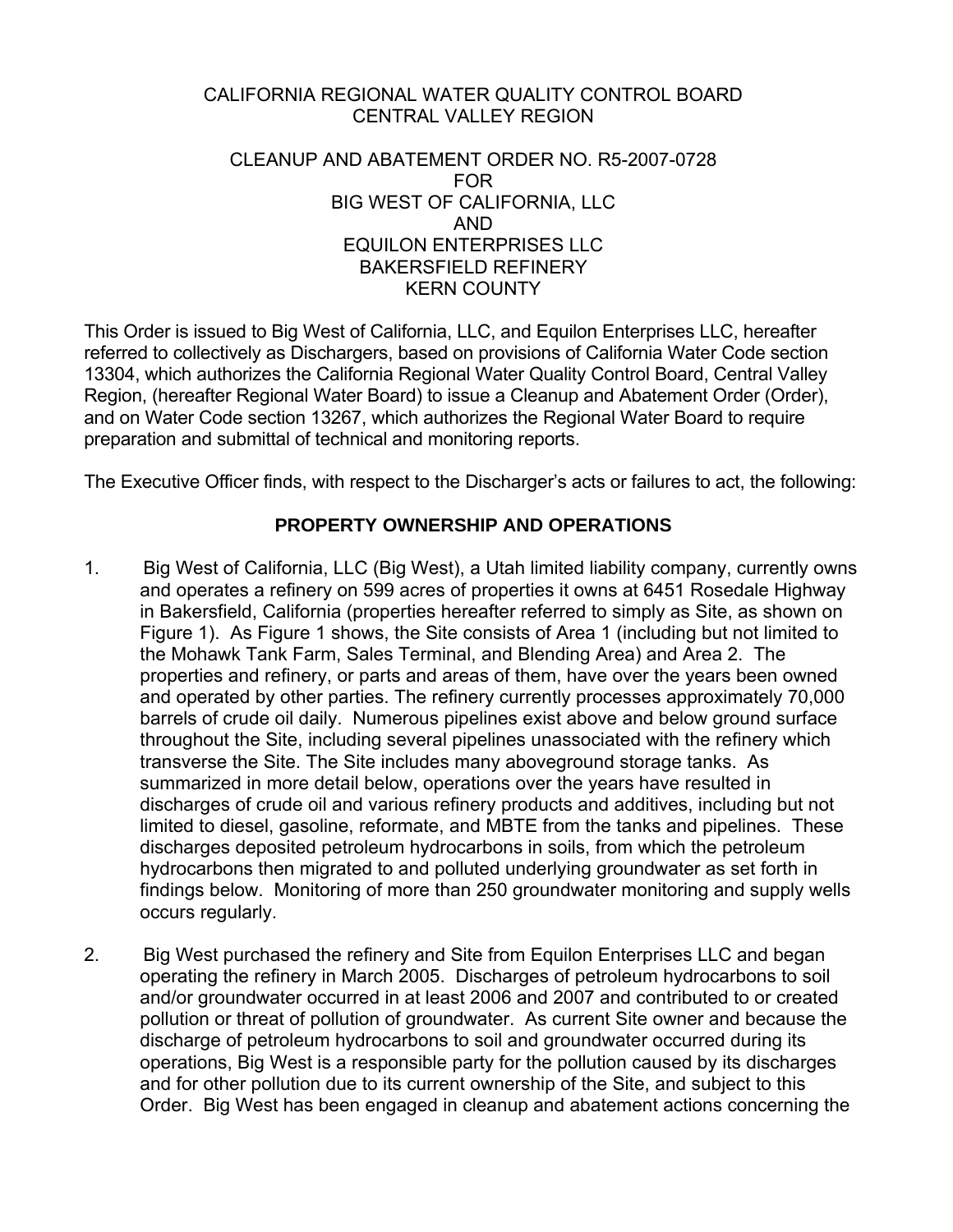discharges. Big West was also issued Cleanup and Abatement Order No. R5-2007- 0716 to address a specific petroleum hydrocarbons discharge reported in June 2007.

- 3. Equilon Enterprises LLC (Equilon), a Delaware limited liability company, owned the Site from 1998 to March 2005 and operated the refinery during this period. From 1998 through 2001, Equilon was a joint venture between Texaco Refining and Marketing, Inc. (TRMI), a Delaware corporation, and Shell Oil Company, a Delaware corporation. Shell Oil Company purchased TRMI and TRMI's interest in Equilon by stock purchase agreement dated 12 December 2001 and the refinery was then operated as Equilon Enterprises LLC, doing business as Shell Oil Products US (SOPUS). SOPUS is a wholly owned subsidiary of Shell Oil Company that does refining, transporting, and marketing of petroleum. Discharges of petroleum hydrocarbons to soil and/or groundwater occurred in at least 1999, 2000 and 2001, 2003, and 2004 and contributed to or created petroleum hydrocarbons pollution or threat of pollution of groundwater. As an owner and operator during a period when petroleum hydrocarbons was discharged, Equilon is a responsible party for the pollution and subject to this Order. Shell Oil Company still owns underground pipelines that transverse the Site. At least one of the pipelines still continues to transport petroleum hydrocarbon products. Equilon is conducting groundwater monitoring, assessment and remediation (soil vapor extraction and air sparging) at the Site over portions of the Area 2 Refinery, the Blending Area, and the Mohawk Tank Farm.
- 4. Texaco Inc. owned and operated the Area 2 refinery from 1986 to 1987 and Area 1 from 1984 to 1987. TRMI owned and operated the Area 2 refinery from 1988 to 1998 and Area 1 from 1987 to 1998. Discharges of petroleum hydrocarbons occurred at the Area 2 refinery in at least 1987 and 1993 and in Area 1 in at least 1993 and 1996 and contributed to or created petroleum hydrocarbons pollution or threat of pollution of groundwater.
- 5. As Area 1 was also owned and operated by Mohawk Oil Company from 1932 to 1970, Reserve Oil and Gas Company from 1970 to 1980, and Getty Oil Company from 1980 to 1984, and as Area 2 was built and operated by the U.S. Government in 1942 and also subsequently owned by Lion Oil Company and then Tosco Oil Company from 1970 to 1986, these persons are all potentially responsible parties. However, no evidence is currently available that would justify naming them as responsible parties subject to this Order.
- 6. Big West, Equilon, and Texaco, Inc. received an opportunity to review a draft of this Order. Big West and Equilon have accepted responsibility for the necessary cleanup and abatement actions identified in this Order, which may be revised to name other responsible parties in the future should that prove necessary to obtain cleanup and abatement.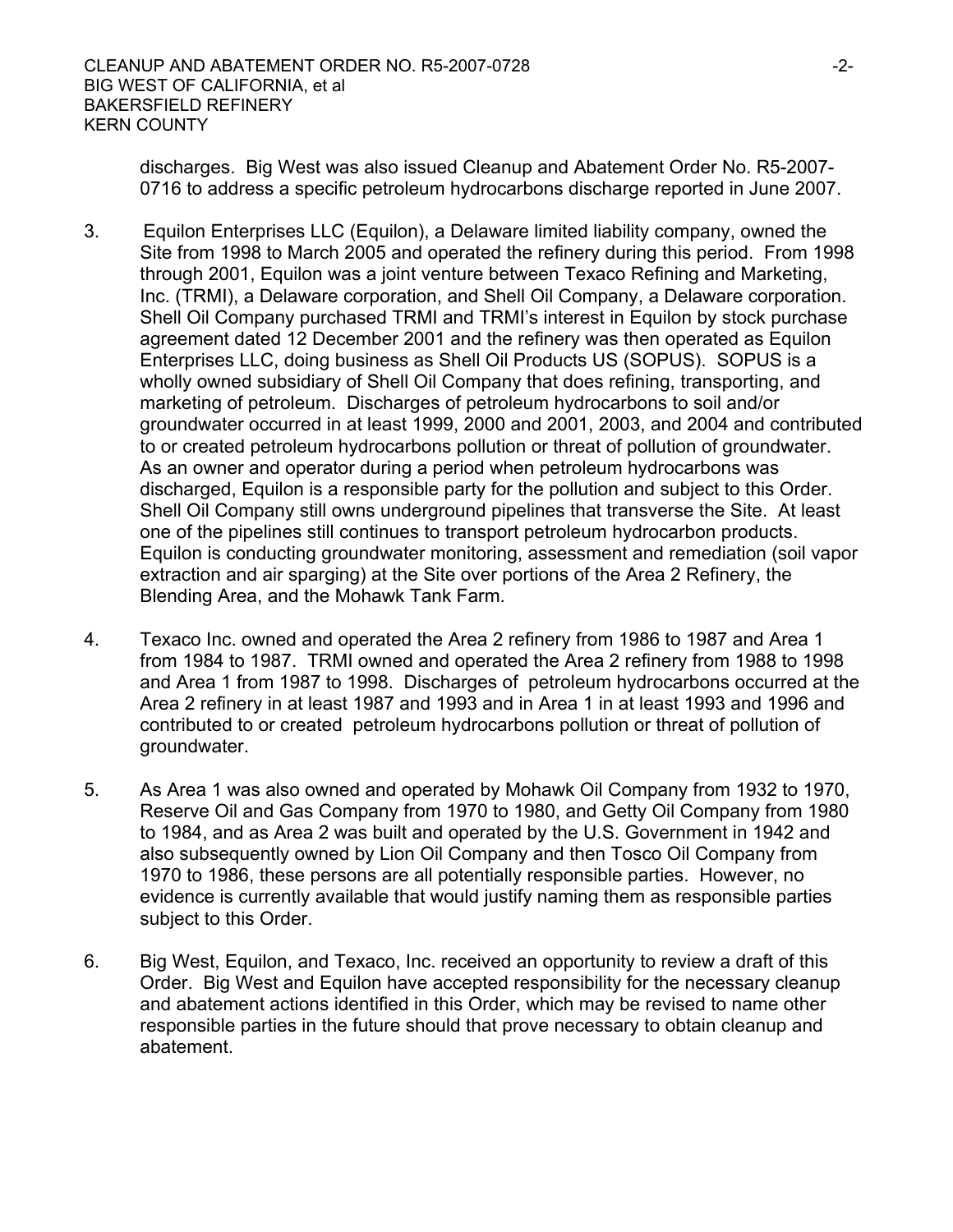#### **BACKGROUND**

- 7. The Site is within the boundaries of the Kern County Water Agency Improvement District No. 4 (ID4). The District recharges groundwater in the vicinity of the Site through seepage from the Calloway Canal and the Kern River. The quality of the water used for recharge has total dissolved solid concentrations ranging from 100 milligrams per liter (mg/L) to 400 mg/L. Groundwater pumped from ID4 is used as a supplemental supply for portions of metropolitan Bakersfield.
- 8. Groundwater impacted by diesel constituents underlies most of the Site. Groundwater beneath approximately 200 acres of the Site is also impacted with significant concentrations of gasoline constituents and MTBE.
- 9. The groundwater surface has historically fluctuated between 50 and 150 feet below ground surface (bgs). Water levels at the Site rose approximately 100 feet between 1993 and 1999. The upper 100 feet of sediments beneath the Site consists of interbedded sands and silts. The large fluctuation of groundwater levels has led to smearing of petroleum hydrocarbons from first encountered groundwater to depths of greater than 140 feet bgs.
- 10**. Area 2 Refinery** A discharge of petroleum hydrocarbons in the form of reformate (main reformate discharge) from an underground pipeline was discovered in March 1987 in the vicinity of the Area 2 refinery hydrocracker unit. Estimates of the volume of that discharge range from 1.5 million to over 2.8 million gallons. A discharge of petroleum hydrocarbons in the form of diesel in the vicinity of monitoring well R6B was reported in May 2006. The discharge was estimated at 1,000 barrels. Big West is currently removing liquid petroleum hydrocarbons from monitoring wells in the vicinity of this discharge. Liquid petroleum hydrocarbons were also recently detected in wells B-012 and ROW-2 in the southern portion of the Area 2 refinery. Maximum concentrations of MTBE, total petroleum hydrocarbons as gasoline (TPHG), and total petroleum hydrocarbons as diesel (TPHD) in groundwater beneath this area in February 2007 were 5,100 micrograms per liter (ug/L), 100,000 ug/L, and 30,000 ug/L, respectively. Maximum concentrations of benzene, toluene, ethylbenzene, and xylenes during February 2007 were 3,800 ug/L, 12,000 ug/L, 4,800 ug/L, and 24,100 ug/L, respectively. Big West submitted a work plan for additional assessment in the southern portion of the Area 2 Refinery dated 11 October 2006, which was approved by a Regional Water Board letter dated 16 November 2006. The area covered by the work plan includes the tank farm south of the high-tension power line corridor that traverses Area 2 from east to west. This area includes several former solid waste disposal sites, crude oil supply piping and metering stations, and the southern portion of the Area 2 tank farm. Assessment by Big West is ongoing.
- 11**. Sales Terminal** Discharges of petroleum hydrocarbons containing MTBE occurred in the Sales Terminal area in March 1999, December 2000, and April 2001. Two groundwater extraction systems were installed downgradient of the discharge and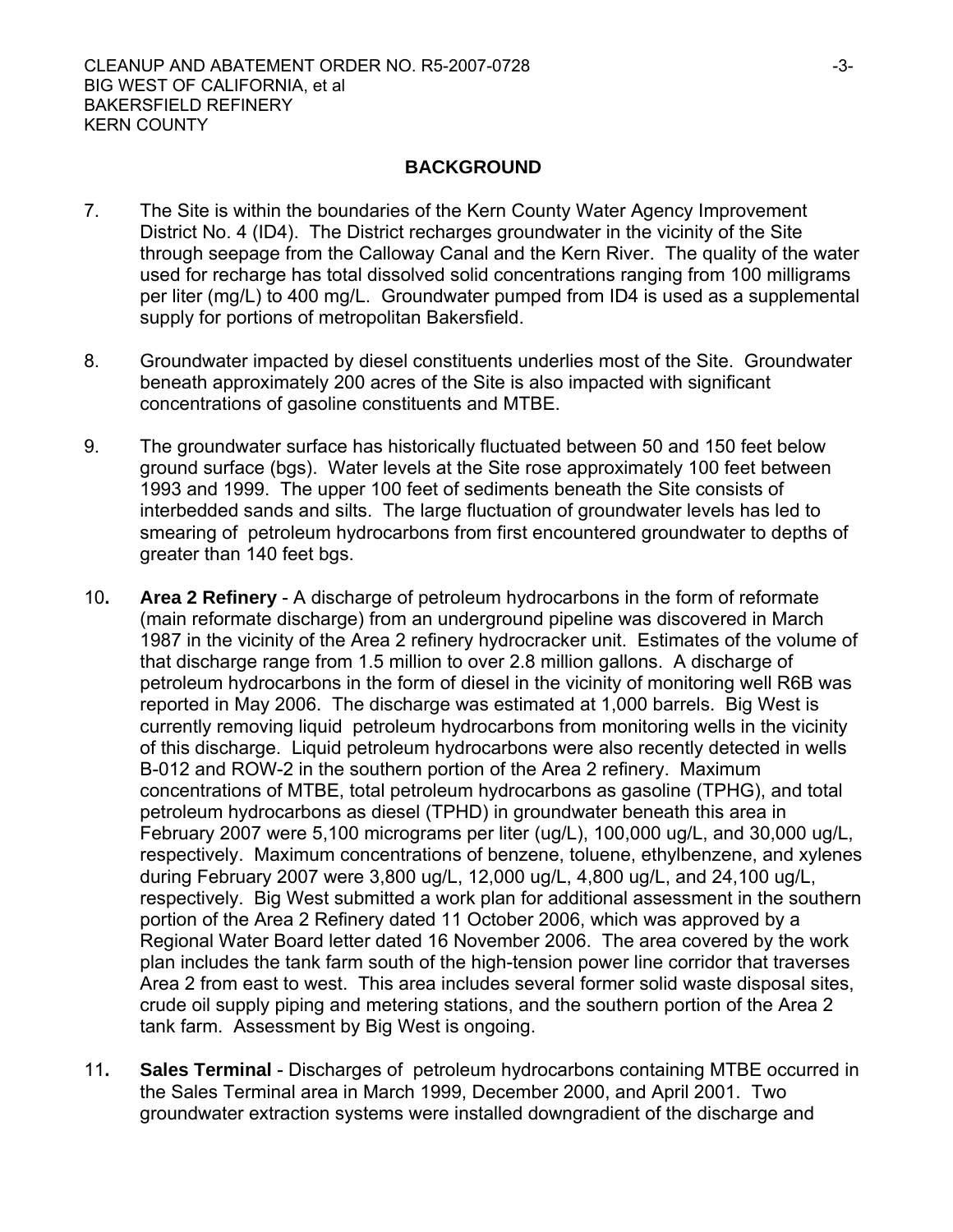vapor extraction wells were installed in the vicinity of the discharge by Equilon. Maximum concentrations of MTBE, TPHG, and TPHD in groundwater beneath this area in February 2007 were 3,100 ug/L, 1,100 ug/L, and 64,000 ug/L, respectively. Maximum concentrations of benzene, toluene, ethylbenzene, and xylenes during February 2007 were 27 ug/L, 21 ug/L, 170 ug/L, and 1,120 ug/L, respectively. Petroleum hydrocarbons were detected during February 2007 to the west and offsite of the Sales Terminal at maximum concentrations of 420 ug/L, 2,100 ug/L, and 1,100 ug/L for MTBE, TPHD and TPHG, respectively.

- 12. **Blending Area** A discharge of 2,300 gallons of MTBE from a railroad car occurred in July 1996 in the Blending area. Several smaller discharges were also reported in this area. Liquid petroleum hydrocarbons are routinely detected in monitoring well B-109. Five feet of petroleum hydrocarbons were detected in B-109U in July 2007. The source for the liquid petroleum hydrocarbons is unknown. Recent studies in the Blending Area indicate that some soils in this area are impacted by elevated concentrations of chromium and arsenic, and by elevated-to-hazardous concentrations of lead. Soils in the southeastern and southern portions of this area are impacted by gasoline and diesel. Soils had a maximum lead total threshold limit concentration (TTLC) of 8,560 milligrams per kilogram (mg/kg) and a maximum chromium TTLC of 164 milligrams per kilogram. Maximum concentrations of MTBE, TPHG and TPHD in groundwater beneath this area in February 2007 were 940 ug/L, 30,000 ug/L, and 13,000 ug/L, respectively. Maximum concentrations of benzene, toluene, ethylbenzene, and xylenes during Feburary 2007 were 2,400 ug/L, 2,100 ug/L, 1,100 u/L, and 10,400 ug/L, respectively. Big West submitted a work plan for additional assessment of soil and groundwater conditions in this area dated 11 October 2006 that was approved by a Regional Water Board letter dated 16 November 2007. Assessment of this area by Big West is ongoing.
- 13. **Mohawk Tank Farm** This area is directly south of the Blending Area. A discharge of less than 500 barrels of residual gas oil from the RGO pipeline, located in the northwest corner of the area, was reported in January 2007. Big West reported greater than 20 feet of liquid petroleum hydrocarbons in monitoring well BWM-5U in June 2007. The liquid petroleum hydrocarbons are being assessed and removed under Cleanup and Abatement Order No. R5-2007-0716. A discharge of an unknown amount of petroleum hydrocarbons was reported from a flange near 72P15 in January 2006. Initial assessment in the vicinity of the flange indicates impacts of petroleum hydrocarbons to deeper soils may be related to operation of other equipment in the area. Liquid petroleum hydrocarbons have been detected in monitoring well BWM-4U in the northeastern portion of the area. The source of the petroleum hydrocarbons has not yet been identified. In the vicinity of BWM-6U, in the northwest corner of the area, groundwater has been impacted by MTBE, diesel and gasoline. Maximum concentrations of MTBE, TPHG, and TPHD in groundwater beneath this area in October 2006 were 94 ug/L, 40,000 ug/L, and 32,000 ug/L, respectively. Maximum concentrations of benzene, toluene, ethylbenzene, and xylenes in May 2006 were 950 ug/L, 1,900 ug/L, 4,100 ug/L, and 7,200 ug/L, respectively. Soil assessments in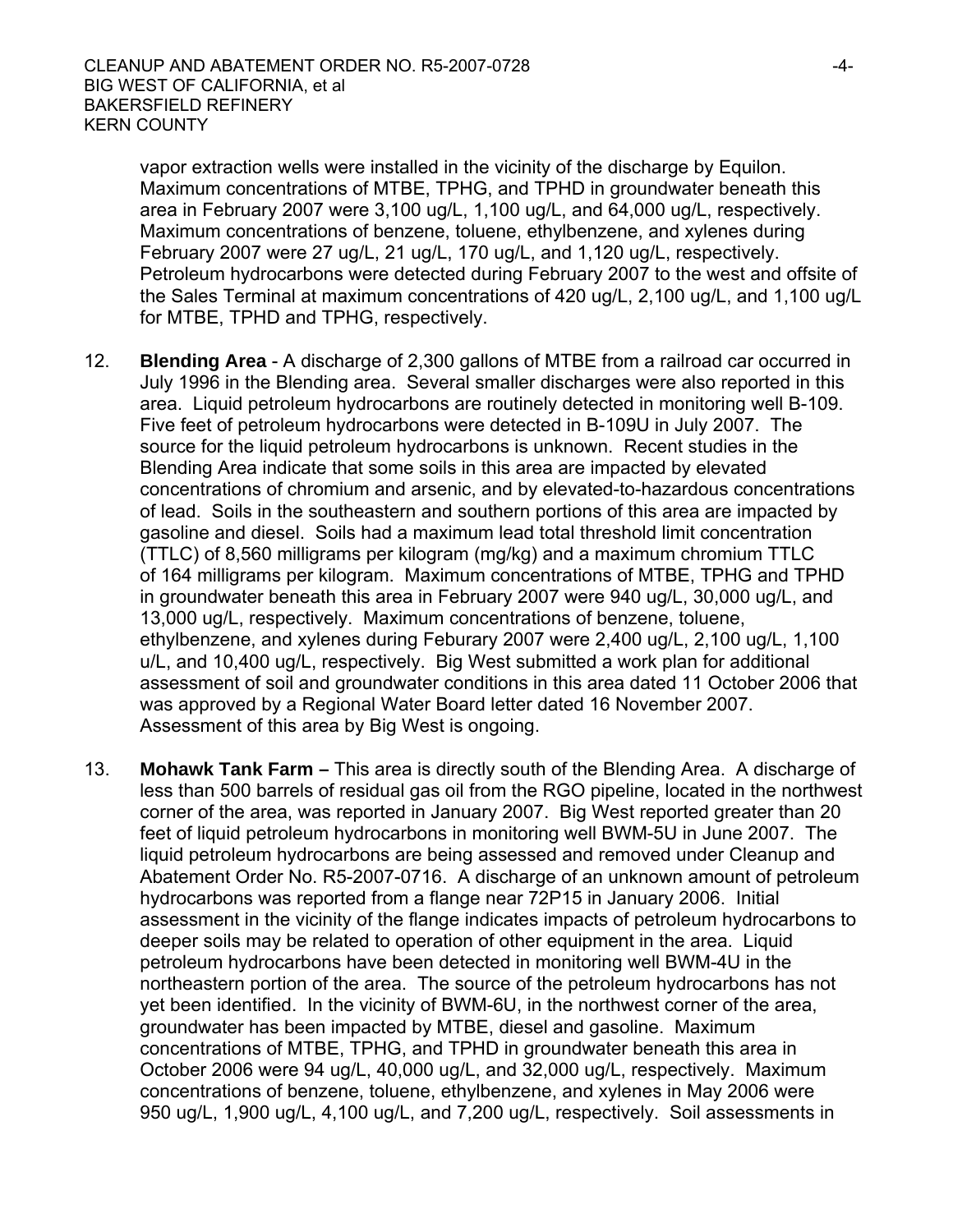the Mohawk Tank Farm have detected lead and chromium at elevated-to-hazardous concentrations. Soils had a maximum lead TTLC concentration of 5,670 milligrams per kilogram and maximum chromium TTLC of 6,920 mg/kg. Big West submitted a work plan dated 11 October 2006 proposing additional assessment in this area that was approved in Regional Water Board letter dated 16 November 2006. Big West submitted a work plan dated 16 April 2007 proposing assessment in the vicinity of a flange leak near 72P15 that was approved by a Regional Water Board letter dated 1 May 2007. Assessments by Big West are ongoing.

- 14. **Soil Vapor Extraction System** A soil vapor extraction (SVE) system has been utilized at the Site to remove volatile petroleum hydrocarbons from the vadose zone. The majority of the SVE wells are in the vicinity of the Area 2 refinery and the Sales Terminal. Three SVE wells exist in the northern portion of the Mohawk Tank Farm and one exists in the Blending Area. The SVE system was shut down in March 2005 when Equilon sold the Bakersfield refinery to Big West and the system has not been restarted to date. SOPUS is rebuilding the SVE system to run independently from the refinery. SOPUS reported operation would resume in July 2007. The Regional Water Board requested an evaluation of the SVE and air sparge systems in October 2006. SOPUS submitted a proposed outline dated 12 July 2007 for the evaluation. The outline was approved with revisions by a Regional Water Board letter dated 16 August 2007.
- 15. **Air Sparge System** An air sparge (AS) system is operated at the Site by SOPUS to add oxygen to the groundwater and enhance biodegradation. The system consists of 46 multi-level well clusters located principally in the vicinity of and to the west and north of the Area 2 refinery.
- 16. Diesel constituents have been detected in western and northwestern perimeter monitoring wells and/or offsite monitoring wells. The lateral extent of diesel-impacted groundwater is not delineated along the western and northwestern borders of the Site.

## **AUTHORITY – LEGAL REQUIREMENTS**

17. Section 13304(a) of the California Water Code provides that:

*Any person who has discharged or discharges waste into waters of the state in violation of any waste discharge requirements or other order or prohibition issued by a regional board or the state board, or who has caused or permitted, causes or permits, or threatens to cause or permit any waste to be discharged or deposited where it is, or probably will be, discharged into the waters of the state and creates, or threatens to create, a condition of pollution or nuisance, shall upon order of the regional board clean up the waste or abate the effects of the waste, or, in the case of threatened pollution or nuisance, take other necessary remedial action, including but not limited to, overseeing cleanup and abatement efforts. Upon failure of any person to comply with the cleanup or abatement order, the Attorney General, at the request of the regional board, shall petition the superior court for that county for the issuance of an injunction requiring the person to comply with the order. In the suit, the court shall have jurisdiction to grant a prohibitory or mandatory injunction, either preliminary or permanent, as the facts may warrant.*

18. Section 13267(b)(1) of the California Water Code provides that: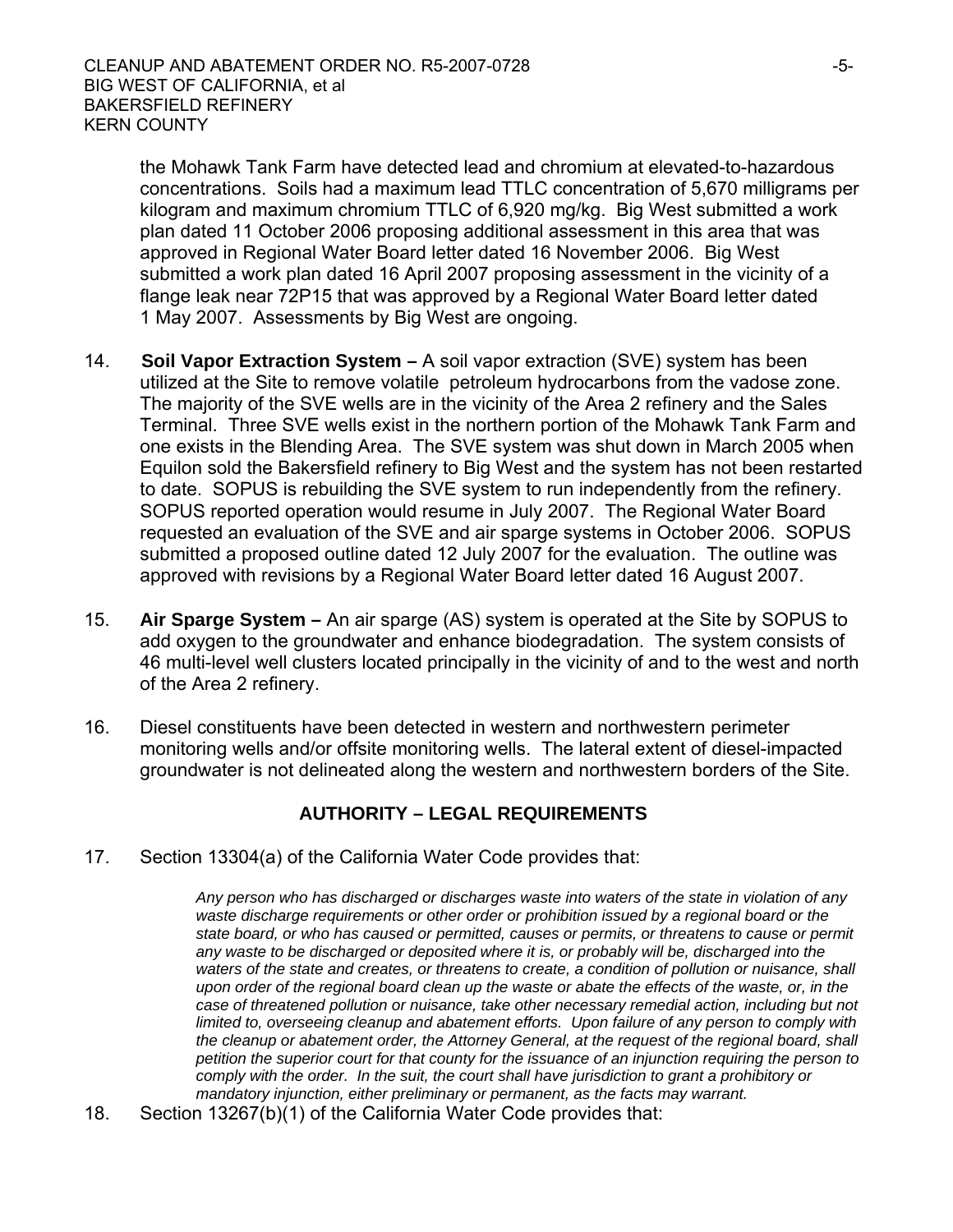*In conducting an investigation specified in subdivision (a), the regional board may require that any person who has discharged, discharges, or is suspected of having discharged or discharging, or who proposes to discharge waste within its region, or any citizen or domiciliary, or political agency or entity of this state who has discharged, discharges, or is suspected of having discharged or discharging, or who proposes to discharge, waste outside of its region that could affect the quality of waters within its region shall furnish, under penalty of perjury, technical or monitoring program reports which the regional board requires. The burden, including costs, of these reports shall bear a reasonable relationship to the need for the report and the benefits to be obtained from the reports. In requiring those reports, the regional board shall provide the person with a written explanation with regard to the need for the reports, and shall identify the evidence that supports requiring that person to provide the reports.* 

19. Section 13304(c)(1) of the California Water Code provides that:

*. . . the person or persons who discharged the waste, discharges the waste, or threatened to cause or permit the discharge of the waste within the meaning of subdivision (a), are liable to that government agency to the extent of the reasonable costs actually incurred in cleaning up the waste, abating the effects of the waste, supervising cleanup or abatement activities, or taking other remedial actions. . .* 

- 20. The State Water Resources Control Board (hereafter State Water Board) has adopted Resolution No. 92-49, the *Policies and Procedures for Investigation and Cleanup and Abatement of Discharges Under Water Code Section 13304*. This Policy sets forth the policies and procedures to be used during an investigation or cleanup of a polluted site and requires that cleanup levels be consistent with State Water Board Resolution 68-16, the *Statement of Policy With Respect to Maintaining High Quality of Waters in California*. Resolution 92-49 and the Basin Plan establish the cleanup levels to be achieved. Resolution 92-49 requires the waste to be cleaned up to background, or if that is not reasonable, to an alternative level that is the most stringent level that is economically and technologically feasible in accordance with Title 23, California Code of Regulations (CCR) Section 2550.4. Any alternative cleanup level to background must: (1) be consistent with the maximum benefit to the people of the state; (2) not unreasonably affect present and anticipated beneficial use of such water; and (3) not result in water quality less than that prescribed in the Basin Plan and applicable Water Quality Control Plans and Policies of the State Water Board. Resolution 92-49 directs that investigation proceed in a progressive sequence. To the extent practical, it directs the Regional Water Board to require and review for adequacy written work plans for each element and phase, and the written reports that describe the results of each phase of the investigation and cleanup.
- 21. Chapter IV of the Basin Plan contains the policy for *Investigation and Cleanup of Contaminated Sites*, based on Water Code Sections 13000 and 13304; Title 27, CCR, section 20005, et seq. (Title 27); and State Water Board Resolution Nos. 68-16 and 92- 49. The strategy includes site investigation, source removal or containment, information required for consideration in establishing cleanup levels, and the basis for establishment of soil and groundwater cleanup levels.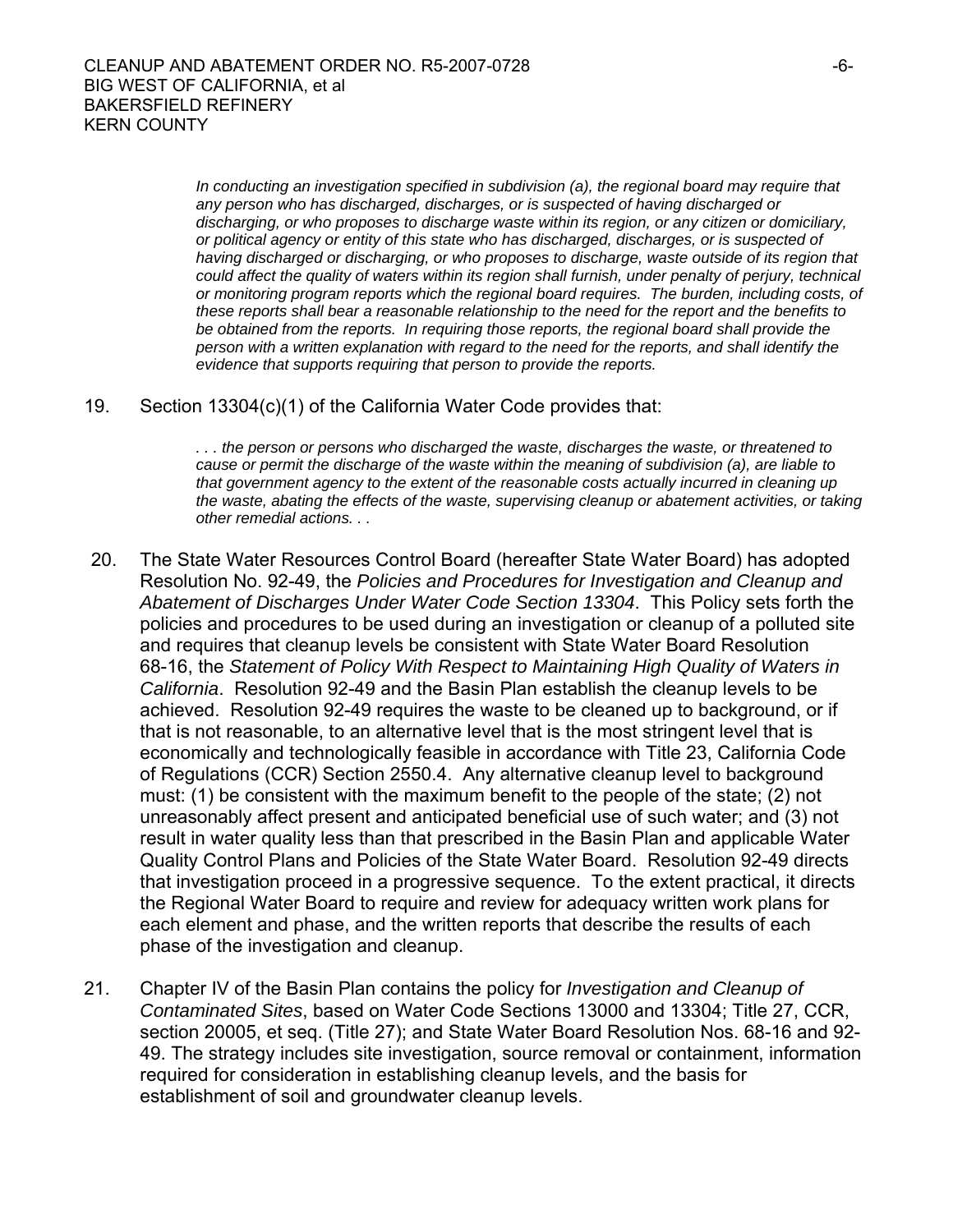- 22. The State Water Board's *Water Quality Enforcement Policy* states, in part, that spills that result in adverse impact to beneficial uses of groundwater or violate water quality objectives are priority violations. The policy states that, if any violation continues, the enforcement response should be quickly escalated to increasingly more formal and serious actions until compliance is achieved.
- 23. The Water Quality Control Plan for the Tulare Lake Basin, Second Edition, (hereafter Basin Plan) designates beneficial uses of the waters of the State and establishes water quality objectives to protect those areas. The Site overlies groundwater within the Kern County Basin Hydrologic Unit, Detailed Analyses Unit No. 254. Present and potential future beneficial uses of the groundwater as designated by the Basin Plan for Unit No. 254, include municipal and domestic supply (MUN).
- 24. The Basin Plan contains numerical water quality objectives (WQOs) that apply to surface water and groundwater, including, for example, drinking water maximum contaminant levels (MCLs) promulgated in Title 22, CCR, Division 4, Chapter 15 (hereafter Title 22) that the Basin Plan applies directly to waters designated as MUN. Waste constituents discharged by the Dischargers for which there is a numerical WQO are as follows:

| Constituent             | Limits* | <b>WQO</b> | Reference               |
|-------------------------|---------|------------|-------------------------|
| <b>Benzene</b>          |         | Chemical   | Primary MCL, Title 22   |
| Toluene                 | 150     | Chemical   | Primary MCL, Title 22   |
| Ethylbenzene            | 300     | Chemical   | Primary MCL, Title 22   |
| Xvlene                  | 1750    | Chemical   | Primary MCL, Title 22   |
| Methyl Tert-butyl Ether | 13      | Chemical   | Primary MCL, Title 22   |
| Methyl Tert-butyl Ether | 5       | Chemical   | Secondary MCL, Title 22 |

\* In micrograms per liter (ug/L)

- 25. The concentrations in groundwater (Findings 10, 11, 12 and 13) of the waste constituents listed in Finding 24 significantly exceed the numerical WQOs for the constituents. As the Dischargers have discharged or deposited waste where it has caused exceedence of numerical WQOs, they have created a condition of pollution, as defined in California Water Code Section 13050(l)(1).
- 26. Petroleum hydrocarbons discharged to and deposited within soil will continue to migrate to groundwater, float as liquid on groundwater, and/or dissolve into groundwater. Petroleum hydrocarbons dissolved in groundwater will continue to disperse and migrate to unaffected and less affected waters. These petroleum hydrocarbons will continue to alter the quality of groundwater to a degree that unreasonably affects the waters for designated beneficial uses, continuing and expanding a condition of pollution unless cleaned up.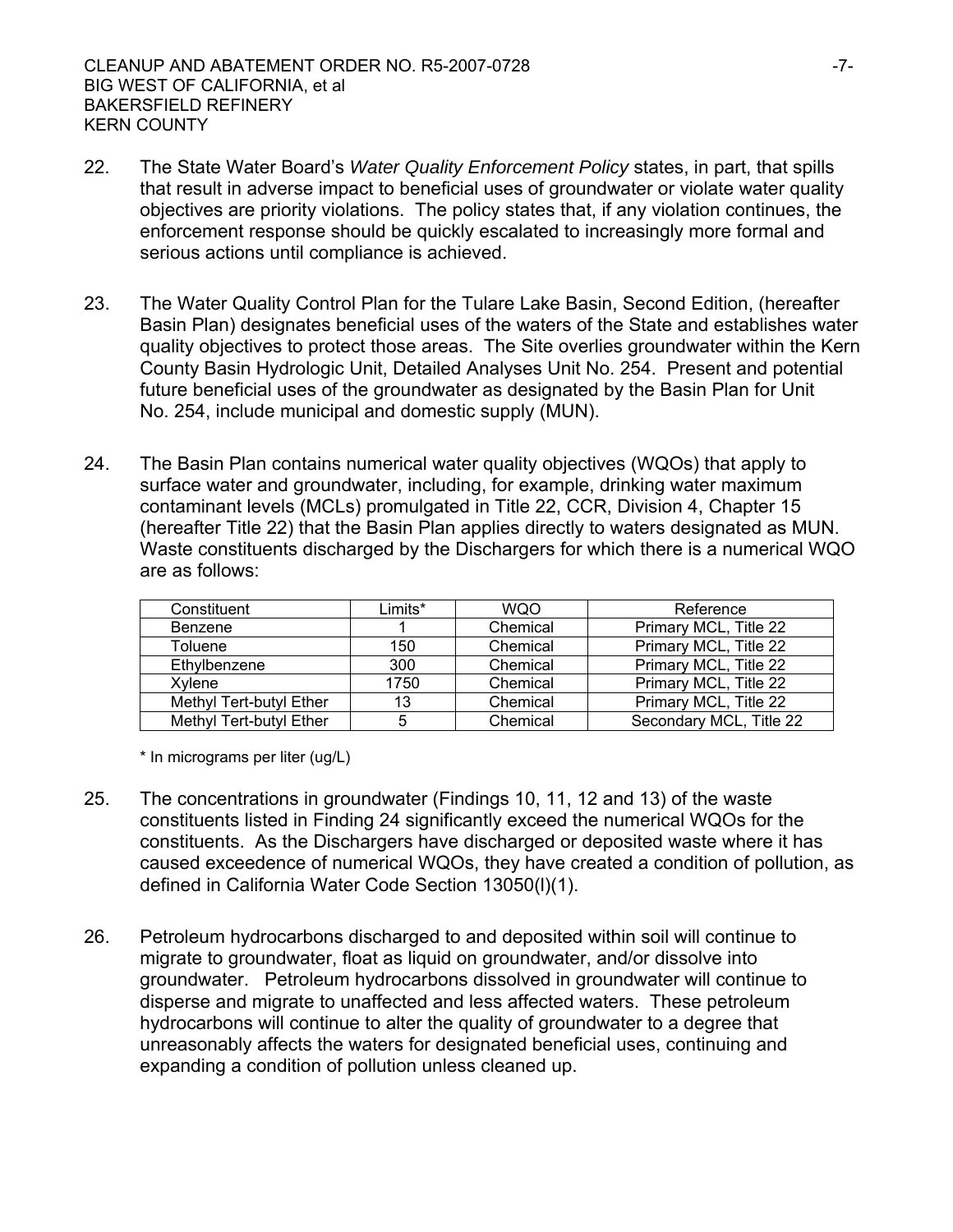- 27. The Basin Plan contains narrative WQOs that apply to both surface and groundwater for tastes and odors, toxicity, and chemical constituents. The taste and odor WQO requires, in part, that, groundwater and surface water not contain substances in concentrations that cause nuisance, adversely affect beneficial uses, or impart undesirable tastes and odors to municipal and domestic water supplies. The toxicity WQO requires, in part, that groundwater be maintained free of toxic substances in concentrations that produce detrimental physiological responses in humans. The chemical constituent WQO requires, in part, that groundwater not contain chemical constituents in concentrations that adversely affect any beneficial use.
- 28. Chapter IV of the Basin Plan contains the *Policy for Application of Water Quality Objectives*, (WQO Policy) which provides that "[w]here compliance with narrative objectives is required (i.e., where the objectives are applicable to protect specified beneficial uses), the Regional Water Board will, on a case-by-case basis, adopt numerical limitations in orders which will implement the narrative objectives." Compliance with narrative WQO requires consideration of site-specific information and of relevant numerical criteria and guidelines developed or published by other agencies and organizations. Such numerical criteria and guidelines relevant to the waste constituents described in Findings 10, 11, 12 and 13 include the following:

|   | <b>Constituent</b> | Limits* | <b>WQO</b>      | Reference                                |
|---|--------------------|---------|-----------------|------------------------------------------|
|   | <b>TPHG</b>        | 5       | Taste and       | McKee & Wolf, Water Quality Criteria,    |
|   |                    |         | Odor            | SWRCB, p. 230                            |
| n |                    |         |                 | (2) USEPA Drinking Water Health Advisory |
|   | TPHD               | 100     | Toxicity, Taste | 1980 USEPA suggested no adverse response |
| m |                    |         | and Odor        | level                                    |
|   | Toluene            | 42      | Taste and       | Federal Register, Vol. 54, No. 97        |
| c |                    |         | Odor            |                                          |
|   | Ethylbenzene       | 29      | Taste and       | Federal Register, Vol. 54, No. 97        |
| b |                    |         | Odor            |                                          |
| g | Xylene             | 17      | Taste and       | Federal Register, Vol. 54, No. 97        |
|   |                    |         | Odor            |                                          |
| a | Benzene            | 0.15    | <b>Toxicity</b> | California Public Health Goal (OEHHA)    |
| m |                    |         |                 |                                          |

\*in micrograms per liter (μg/L)

- 29. Consistent with the WQO Policy, the limits for the waste constituents listed in Finding 28, above, are relevant and appropriate to use to evaluate compliance with the narrative WQOs for taste and odor, and for toxicity. The concentrations of waste constituents in groundwater, or likely to occur in groundwater after migration from soils, significantly exceed the groundwater limits set forth in Finding 28. Therefore, the Dischargers have created a situation that exceeds the narrative taste and odor and toxicity WQOs and creates a condition of pollution.
- 30. Title 22, CCR, section 66261.24, defines hazardous waste based on concentrations of constituents of concern. The hazardous TTLC as included in section 66261.24 for lead is 1,000 mg/kg and the soluble threshold limit concentration (STLC) is 5 milligrams per liter (mg/L). The hazardous TTLC for chromium is 2,500 mg/kg and the STLC is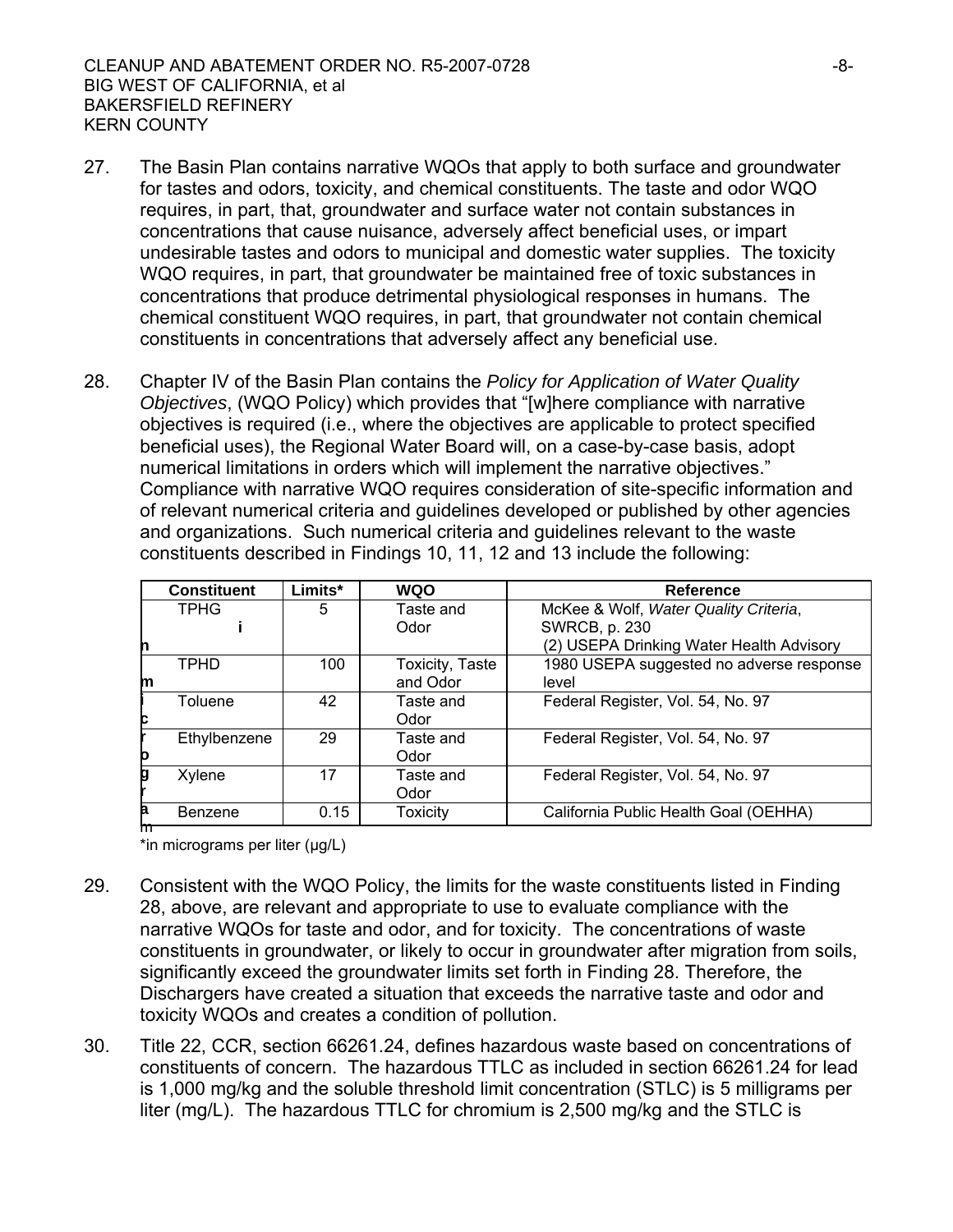5 mg/L. Section 66261.24 states that any waste having concentrations equal or greater than the above stated concentrations is a hazardous waste. As established by Finding 12, hazardous waste has been discharged within the Blending Area, and as indicated in Finding 13, hazardous waste has also been discharged in the Mohawk Tank Farm.

- 31. Title 23, California Code of Regulations (CCR), Division 3, Chapter 30, Articles 1 and 2, sections 3890 through 3895, require that the Dischargers submit analytical data electronically via the internet using electronically deliverable formats (EDF) designated by the State Water Board that are both non-proprietary and available as public domain. All EDF data must be submitted over the Internet to the State Water Board Geographic Environmental Information Management System database (Geotracker). In addition, section 3895(b) allows the Regional Water Board to specify submittal in alternative forms provided the benefit or need for it bears a reasonable relationship to the burden of producing it.
- 32. Sections 25270 to 25270.13 of the California Health and Safety Code regulate aboveground storage tanks to protect natural resources from discharges of petroleum hydrocarbons. The regulations became effective 1 January 1990. The regulations in general require owners or operators of aboveground storage tanks to register the tanks with the State, provide secondary containment, install and maintain a system for detection of leaks, and implement measures to prevent discharges.
- 33. Section 13350 of the California Water Code states, in part, that any person who violates a cleanup and abatement order may be liable civilly in accordance with subdivision (d) or (e) thereof. Section 13268 of the California Water Code states, in part, that any person failing or refusing to furnish a technical or monitoring report, or falsifying any information provided therein, may be liable civilly in accordance with subdivision (b) thereof. The Regional Water Board may impose civil liability administratively in accordance with California Water Code Section 13323, et seq.

### **DISCHARGER LIABILITY**

- 34. As described in the above Findings, the Dischargers are subject to an order pursuant to Water Code section 13304 because the Dischargers have discharged or deposited waste and caused or permitted waste to be discharged or deposited where it has discharged to waters of the state and has created, and continues to threaten to create, a condition of pollution. The condition of pollution is a priority violation and issuance or adoption of a cleanup or abatement order pursuant to Water Code section 13304 is appropriate and consistent with policies of the Regional Water Board. If additional parties are determined to be responsible for this discharge of waste, this Order may be amended and issued to those parties and the Dischargers.
- 35. This Order requires investigation and cleanup of the Site in compliance with the Water Code, the applicable Basin Plan, Resolution 92-49, Title 27, and other applicable plans, policies, and regulations.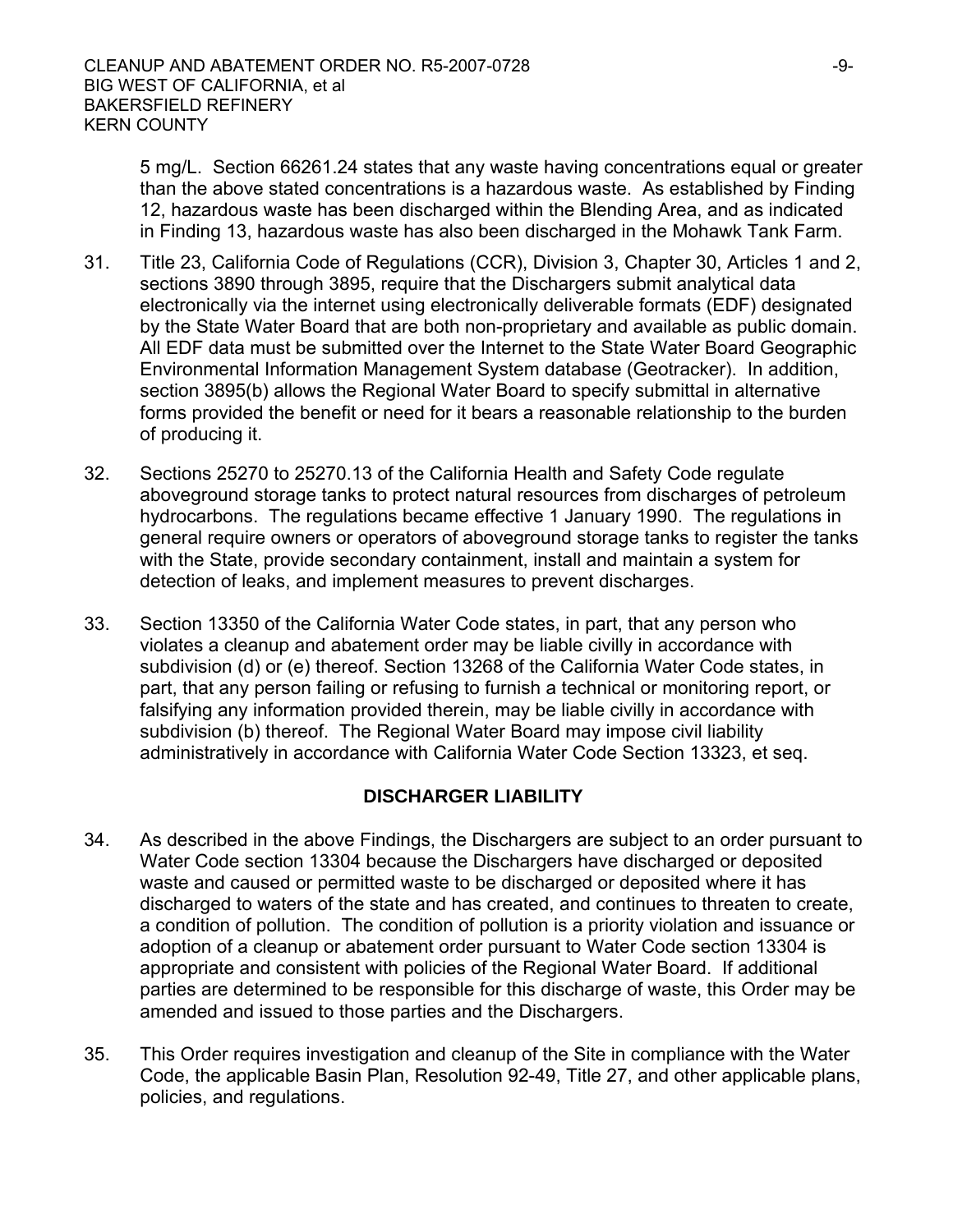- 36. As described in the above Findings, the Dischargers are subject to an order pursuant to Water Code section 13267 to submit technical reports because existing data and information about the Site indicate that waste has been discharged, is discharging, or is suspected of discharging, at the property, which is or was owned and/or operated by the Dischargers named in this Order. The technical reports required by this Order are necessary to assure compliance with section 13304 of the Water Code, including prompt identification and abatement of the source and investigation and cleanup of the affected area to protect the beneficial uses of waters of the state, to protect against nuisance, and to protect human health and the environment.
- 37. The issuance of this Order is an enforcement action taken by a regulatory agency and is exempt from the provisions of the California Environmental Quality Act (Public Resources Code, section 21000, et seq.), pursuant to Title 14 CCR section 15321(a)(2). The implementation of this Order is also an action to assure the restoration of the environment and is exempt from the provisions of the California Environmental Quality Act (Public Resources Code, section 21000, et seq.), in accordance with Title 14 CCR, sections 15308 and 15330.

## **REQUIRED ACTIONS**

**IT IS HEREBY ORDERED** that, pursuant to California Water Code section 13000, section 13304 and section 13267, the Dischargers shall:

1. Forthwith investigate the discharges of waste, cleanup the waste, and abate the effects of the discharge of waste, including petroleum hydrocarbons and hazardous waste, to soil and groundwater, in conformance with State Water Board Resolution No. 92-49 *Policies and Procedures for Investigation and Cleanup and Abatement of Discharges Under Water Code Section 13304* and with the Water Board's *Water Quality Control Plan for the Tulare Lake Basin* (in particular the Policies and Plans listed within the Control Action Considerations portion of Chapter IV). "Forthwith" means as soon as is reasonably possible without risk to health and safety. Staff when referenced below means Regional Water Board technical staff. Compliance with this requirement shall include, but not be limited to, completing the tasks listed below.

### **REMEDIATION SYSTEMS**

- 2. Start full operation of the soil vapor extraction system and the air sparge system as soon as practicable but no later than **1 November 2007**. The systems shall be operated so as to maximize the efficiency of remediation of impacted groundwater and soil at the Site.
- 3. **By 3 December 2007**, submit a technical report containing a performance evaluation report on the Site remedial systems acceptable to the Executive Officer. The evaluation should be prepared in accordance with the outline as approved by a Regional Water Board letter dated 16 August 2007. Using existing data available to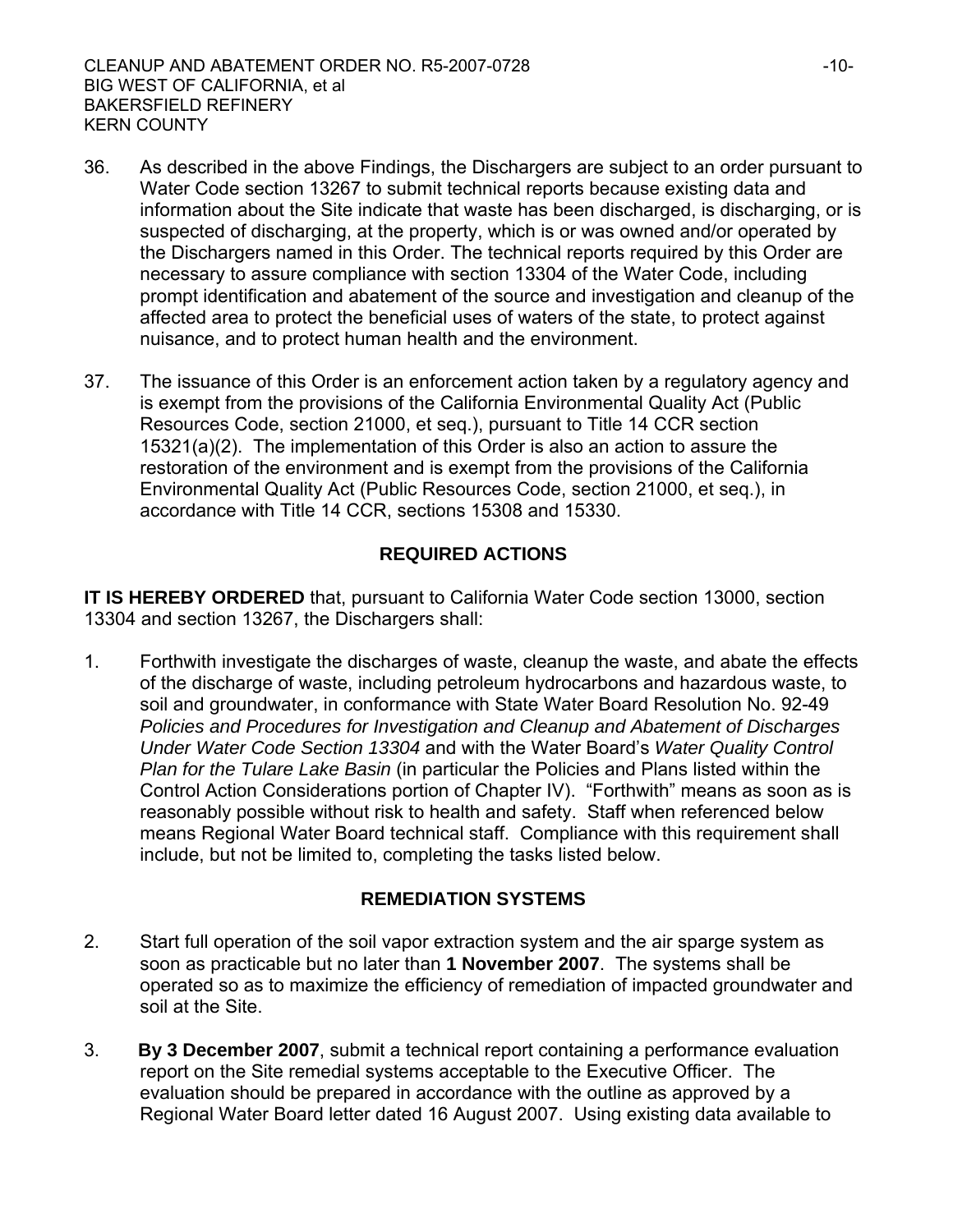Big West and/or Equilon, the report shall evaluate the systems efficiency in remediating impacted groundwater and sources of impact or potential impact to groundwater. The report shall propose expansion of the existing systems or other remedial options if it is found that the SVE and/or AS systems are not efficiently treating impacted groundwater and/or source areas in all areas of the Site.

4. **By 31 January of each calendar year**, submit an annual technical report providing a detailed evaluation of the operation and effectiveness of all remediation systems being operated at the Site.

## **SALES TERMINAL**

- 5. **By 30 November 2007**, submit a technical report containing a work plan for assessment of the lateral and vertical extent of petroleum hydrocarbon impacted groundwater downgradient from and offsite of the Sales Terminal. The work plan needs to propose sufficient sampling points to delineate the extent of impacted groundwater. The assessment needs to provide sufficient data to allow design of a remediation system to cleanup impacted groundwater offsite of refinery property and provide hydraulic control to prevent offsite migration of impacted groundwater. The work plan needs to include a time schedule for completion of the assessment.
- 6. Within **30 days** of staff concurrence with the Assessment Work Plan, but no later than **60 days** from submittal of the plan, implement the work plan in accordance with the approved time schedule as approved or directed by the Executive Officer, which shall become part of this Order.
- 7. Within **120 days** of staff concurrence with the assessment report, submit a technical report evaluating effective cleanup and abatement options and proposing a preferred cleanup and abatement alternative for the offsite impacted groundwater and the preferred option for preventing offsite migration of impacted groundwater. The report needs to include a timetable for implementation of the proposed remedial option(s).
- 8. Within **30 days** of staff concurrence, implement the approved alternative in accordance with a time schedule as approved or directed by the Executive Officer, which shall become part of this Order.

### **BLENDING AREA**

- 9. **By 1 November 2007,** submit a technical assessment report on soil and groundwater with elevated and/or hazardous concentrations of petroleum hydrocarbons and metals in accordance with the approved workplan dated 15 September 2006.
- 10. Within **150 days** of staff concurrence with the assessment report, submit a technical report evaluating effective cleanup and abatement options and proposing a preferred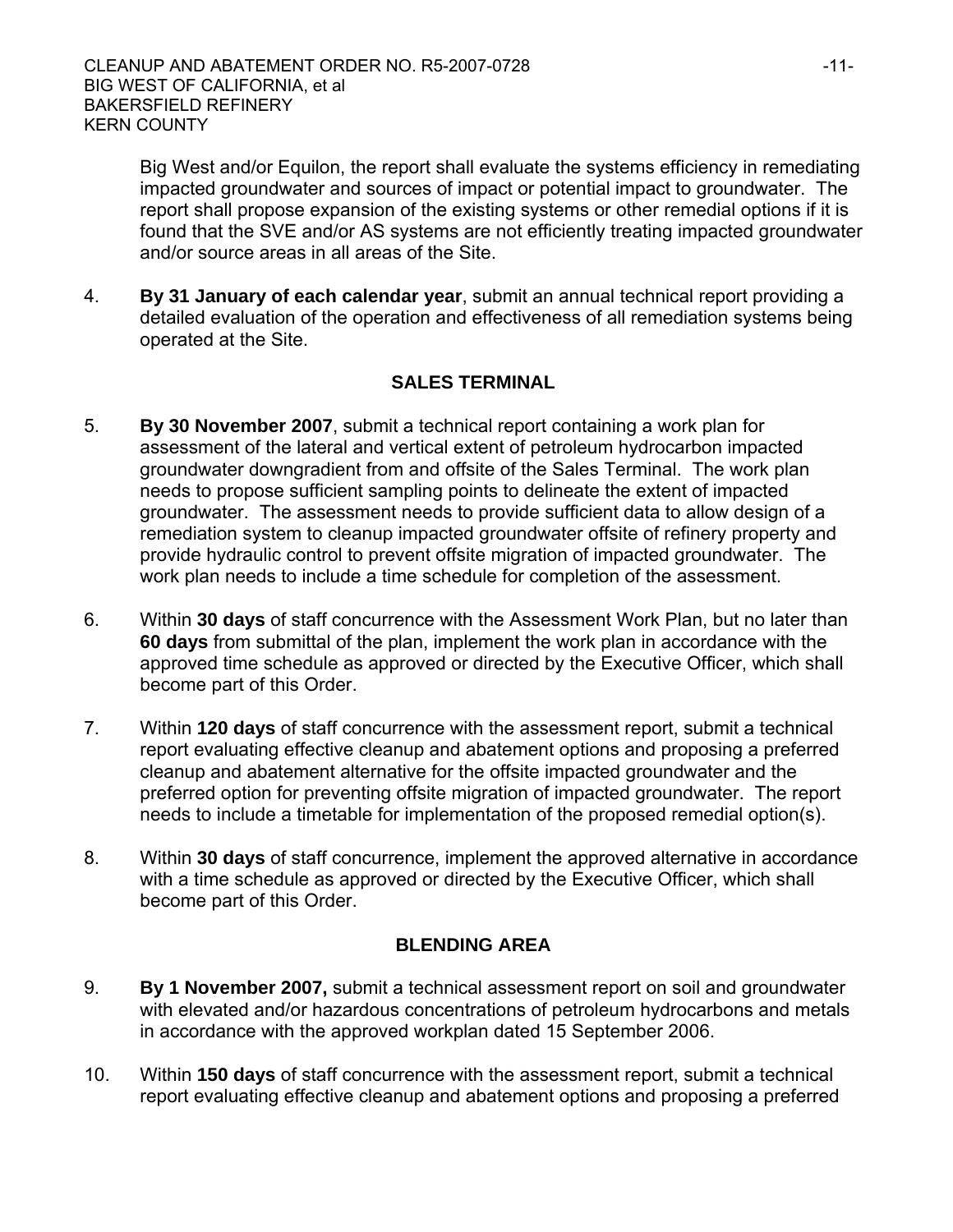cleanup and abatement alternative. The report needs to include a timetable for implementation of the proposed remedial options.

- 11. Within **30 days** of staff concurrence, implement the approved alternative in accordance with the time schedule as approved or directed by the Executive Officer, which shall become part of this Order.
- 12. **By 15 November 2007**, submit an Assessment Work Plan for assessment of the source and the lateral extent of liquid petroleum hydrocarbons in the vicinity of monitoring well B-109U. The work plan shall propose a sufficient number of borings and samples to accomplish the goal of the assessment. The work plan shall include a time schedule for implementing the work.
- 13. Within **30 days** of staff concurrence with the Assessment Work Plan, but no later than **60 days** from submittal of the plan, implement the work plan in accordance with the time schedule as approved or directed by the Executive Officer, which shall become part of this Order.
- 14. Submit a technical Assessment Report defining the source and lateral extent of liquid petroleum hydrocarbons in accordance with the approved time schedule. The report shall propose remedial options for removal of liquid petroleum hydrocarbons and include a time schedule for installation of equipment required for the preferred remedial option.
- 15. Within **30 days** of staff concurrence, implement the approved alternative in accordance with the time schedule as approved or directed by the Executive Officer, which shall become part of this Order.

### **MOHAWK TANK FARM**

- 16. By **1 October 2007,** submit a technical report on the assessment of elevated and/or hazardous concentrations of metals as proposed in Big West's work plan dated 11 October 2006 and approved by a Regional Water Board letter dated 16 November 2006.The report needs to include an evaluation of the potential impacts to groundwater, health and safety, and the environment posed by the metal impacted soils being assessed.
- 17. If data from the assessment report indicate that metal impacted soils pose a threat or potential threat to health and safety, or the environment, submit a technical report evaluating remedial options for cleanup of soils impacted by metals within **120 days** of staff concurrence with the assessment report. The report needs to include a timetable for implementation of the proposed remedial options.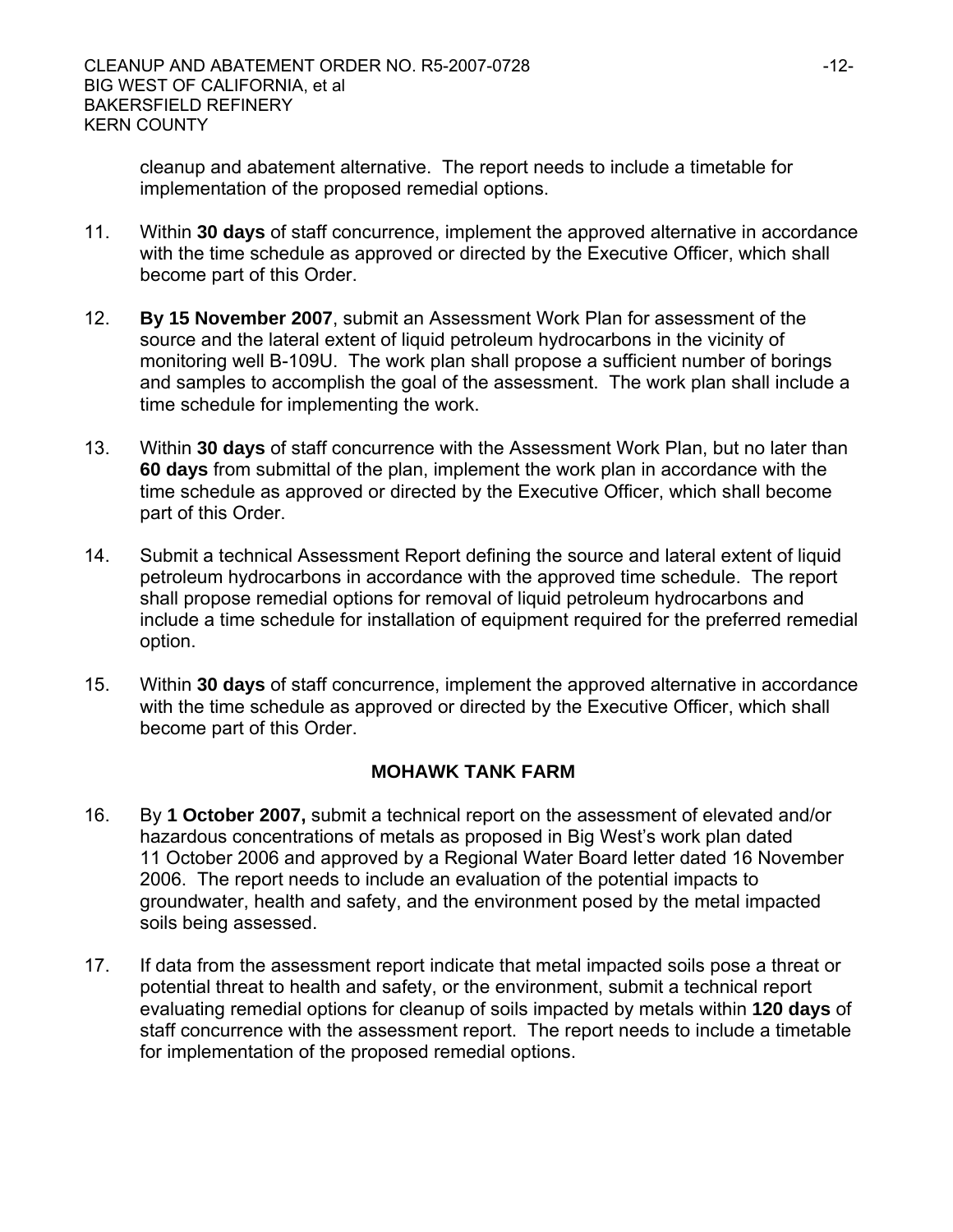- 18. Within **30 days** of staff concurrence with the report evaluating remedial options, implement the approved alternative(s) in accordance with the time schedule as approved or directed by the Executive Officer, which shall become part of this Order.
- 19. By **23 November 2007,** submit a technical report on the additional assessment of soil impacted by petroleum hydrocarbons in the vicinity of the flange leak near 72P15 as proposed in a Big West work plan dated 16 April 2007 and approved in a Regional Water Board letter dated 1 May 2007. The report needs to include an evaluation of the potential impacts to groundwater, health and safety, and the environment posed by the impacted soil.
- 20. If data from the assessment report indicate that petroleum hydrocarbon impacted soils pose a threat or potential threat to groundwater, health and safety, or the environment, submit a technical report evaluating remedial options for cleanup of soils within **180 days** of staff concurrence with the assessment report. The report needs to include a timetable for implementation of the proposed remedial options.
- 21. Within **30 days** of staff concurrence with the technical report, implement the approved alternative(s) in accordance with the time schedule as approved or directed by the Executive Officer, which shall become part of this order.
- 22. **By 3 December 2007** submit a technical report containing a work plan for assessment of the source and the lateral extent of liquid petroleum hydrocarbons in the vicinity of monitoring well BWM-4U. The work plan shall propose a sufficient number of borings and samples to accomplish the goal of the assessment. The work plan shall include a time schedule for implementing the work.
- 23. Within **30 days** of staff concurrence with the work plan, but no later than **60 days** from submittal of the plan, implement the work plan in accordance with the time schedule as approved or directed by the Executive Officer, which shall become part of this Order.
- 24. Submit an technical report defining the source and lateral extent of liquid petroleum hydrocarbons in the vicinity of BWM-4U in accordance with the approved time schedule. The report shall propose remedial options for removal of liquid petroleum hydrocarbons and include a time schedule for installation of equipment required for the preferred remedial option.
- 25. Within **30 days** of staff concurrence, implement the approved alternative in accordance with the time schedule as approved or directed by the Executive Officer, which shall become part of this Order.
- 26. **By 3 December 2007** submit a technical report containing a work plan for assessment of the lateral and vertical extent of petroleum hydrocarbon impacted groundwater in the vicinity of and downgradient of BWM-6U. The work plan shall propose a sufficient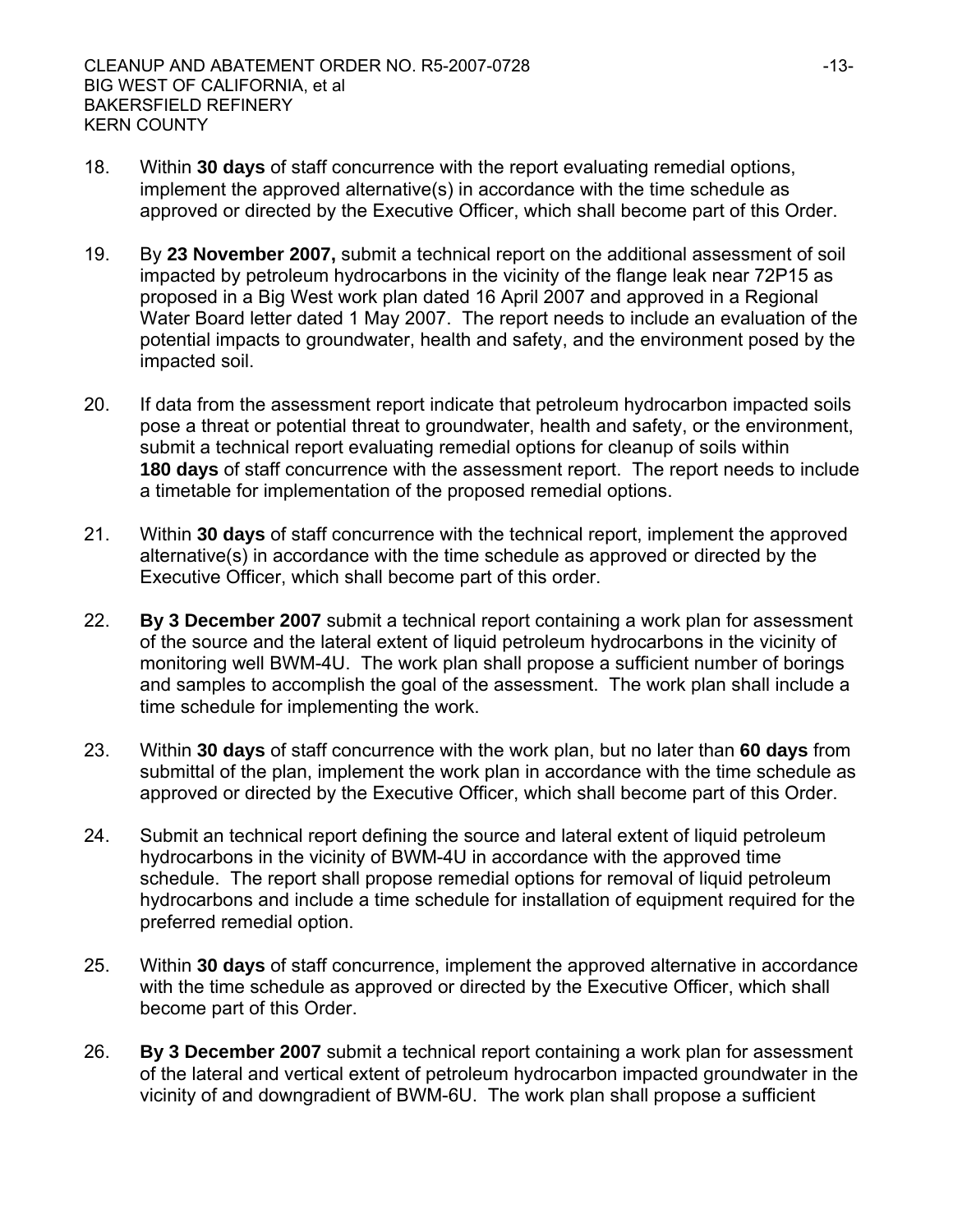number of borings and samples to accomplish the goal of the assessment. The work plan shall include a time schedule for implementing the work.

27. Within **30 days** of staff concurrence with the work plan, but no later than **60 days** from submittal of the plan, implement the work plan in accordance with the time schedule as approved or directed by the Executive Officer, which shall become part of this Order.

### **AREA 2 REFINERY**

- 28. The Dischargers shall continue routine removal of liquid petroleum hydrocarbons in the vicinity of monitoring well RB6 in a manner that allows removal of the liquid petroleum hydrocarbons in the shortest practicable period of time. When liquid petroleum hydrocarbons is removed to a point where feasible methods of removal are no longer effective, the Dischargers shall submit a request to the Executive Officer for cessation of liquid petroleum hydrocarbons removal in the affected wells. Liquid petroleum hydrocarbons removal shall be continued until cessation is approved by the Executive Officer. The Dischargers shall summarize the status of liquid petroleum hydrocarbon levels and removal in quarterly reports.
- 29. By **2 January 2008,** submit a technical report containing a work plan for assessment of the source of liquid petroleum hydrocarbons and impacts to groundwater in the vicinity of monitoring wells ROW-2, B-12 and in any other wells in the vicinity of these wells where liquid petroleum hydrocarbons and/or high concentrations of petroleum hydrocarbons are detected in groundwater. The work plan shall propose a sufficient number of borings and samples to accomplish the goal of the assessment. The work plan shall include a time schedule for implementing the work.
- 30. Within **30 days** of staff concurrence with the work plan, but no later than **60 days** from submittal of the plan, implement the work plan in accordance with the time schedule as approved or directed by the Executive Officer, which shall become part of this Order.
- 31. If data from the assessment report indicate that petroleum hydrocarbon impacted soils pose a threat or potential threat to groundwater, health and safety, or the environment, submit a technical report evaluating remedial options for cleanup of soils within **120 days** of staff concurrence with the assessment report. The report needs to include a timetable for implementation of the proposed remedial option(s).
- 32. Within **30 days** of staff concurrence with the report, implement the approved alternative(s) in accordance with the time schedule as approved or directed by the Executive Officer, which shall become part of this order.
- 33. By **14 November 2007,** submit a technical report on the additional assessment of soil impacted by metals and petroleum hydrocarbons in the southern portion of the Area 2 Refinery as proposed in a Big West work plan dated 11 October 2006 and approved by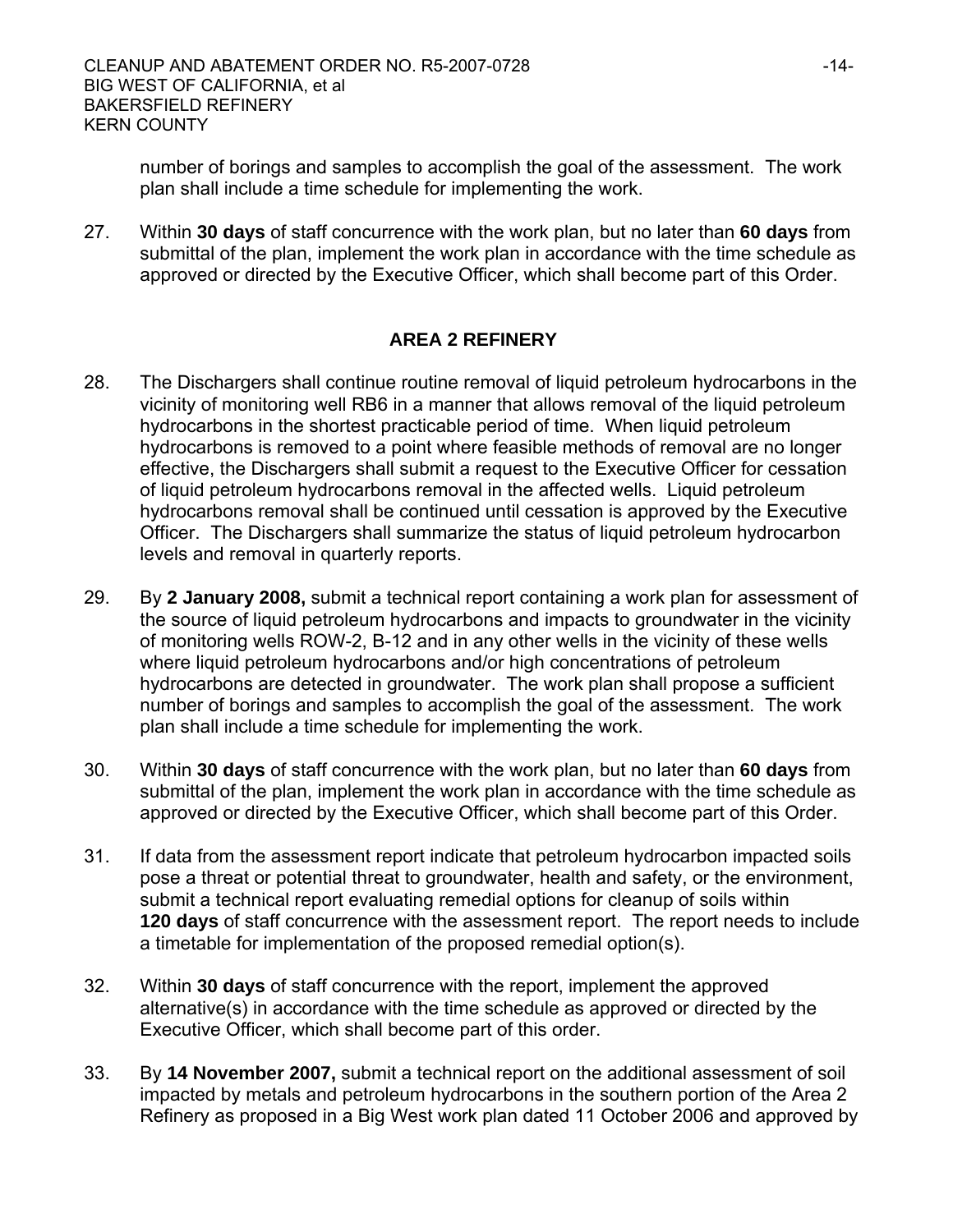a Regional Water Board letter dated 16 November 2006. The report needs to include an evaluation of the potential impacts to groundwater, health and safety, and the environment posed by the impacted soil.

- 34. If data from the assessment report indicate that impacted soils pose a threat or potential threat to groundwater, health and safety, or the environment, submit a technical report evaluating remedial options for cleanup of soils within **180 days** of staff concurrence with the assessment report. The report needs to include a timetable for implementation of the proposed remedial options.
- 35. Within **30 days** of staff concurrence with the report, implement the approved alternative(s) in accordance with the time schedule as approved or directed by the Executive Officer, which shall become part of this order.

### **WESTERN PLUME PERIMETER**

- 36. **By 15 December 2007,** submit a technical report containing a work plan for defining the lateral extent of diesel impacted groundwater along the western edge of the Site west of the Area 2 Refinery and along the Calloway Canal. The work plan needs to propose a sufficient number of monitoring points to allow the assessment of the western edge of impacted groundwater originating from the Site and include a time schedule for implementation.
- 37. Within **30 days** of staff concurrence with the work plan and by **60 days** from submittal of the plan, implement the work plan in accordance with the time schedule as approved or directed by the Executive Officer, which shall become part of this Order.

## **UNDERGROUND PIPELINES**

- 38. **By 17 December 2007**, submit a technical report documenting the facility plan for routine maintenance and testing of underground pipelines used to convey petroleum hydrocarbons and/or other hazardous liquid materials. The plan should include a time schedule for implementation of the plan.
- 39. Within **30 days** of staff concurrence with the pipeline maintenance and testing plan, but no later than **60 days** from submittal of the plan, implement the plan in accordance with the time schedule as approved or directed by the Executive Officer, which shall become part of this Order.

## **DISCHARGE RESPONSE**

40. **By 17 December 2007** submit a technical report proposing procedures for reporting, response to, and assessment of future discharges of petroleum hydrocarbons and other hazardous liquids and solids.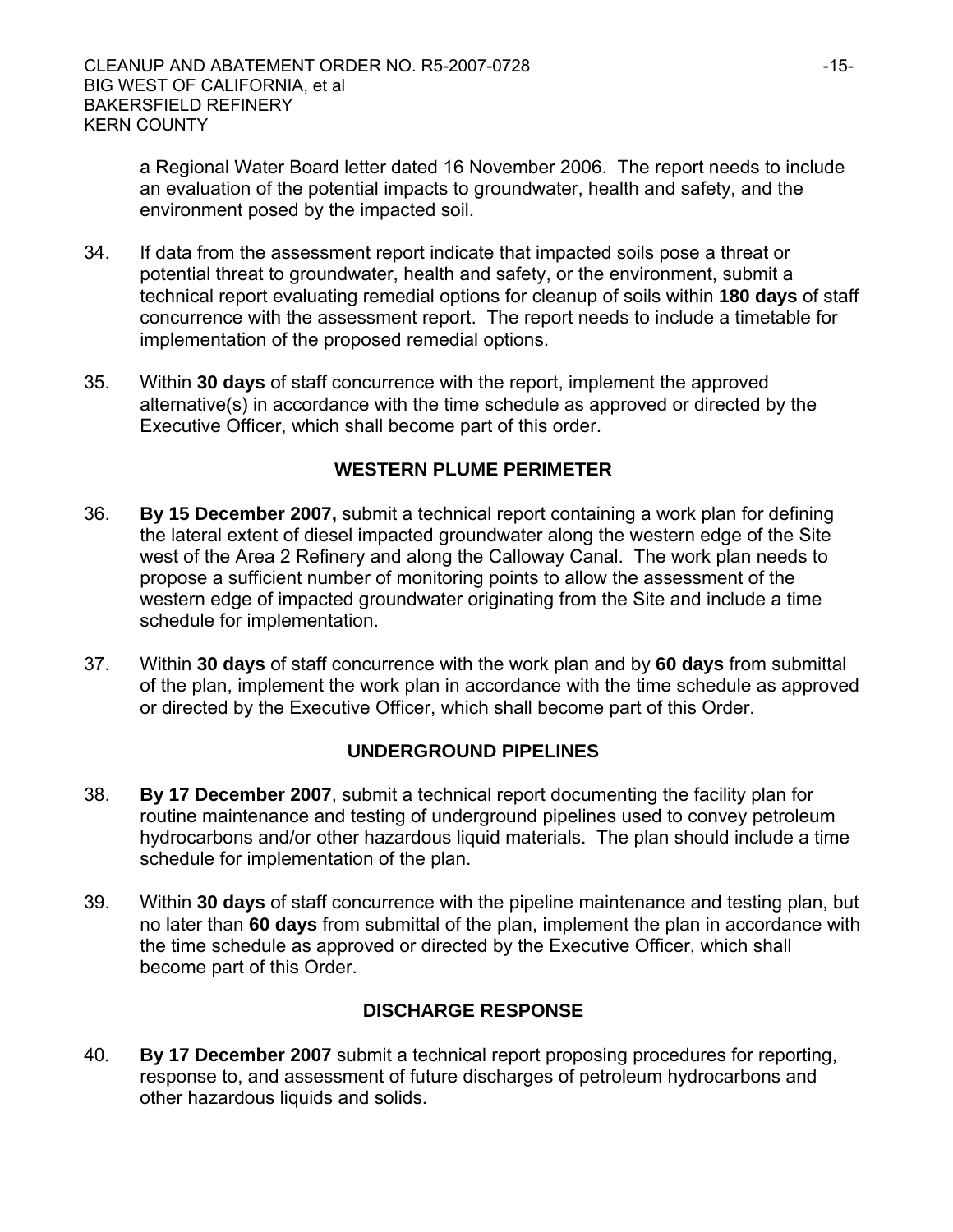### **ABOVEGROUND STORAGE TANKS**

- 41. **By 2 January 2008**, submit a technical report that accounts for each AST and documents that each AST is either equipped or fitted, or proposes that it be equipped or retrofitted, with a reliable method of detecting a leak or discharge as soon after the event as feasible to prevent and minimize future impacts to groundwater. The plan shall include a proposed time schedule for beginning and completing implementation at all ASTs where additional measures are required.
- 42. Within **90 days** of staff concurrence with the detection plan, implement the plan in accordance with the time schedule as approved or directed by the Executive Officer, which shall become part of this Order.

### **PUBLIC PARTICIPATION**

43. **By 7 January 2008** submit and implement a Public Participation Plan. The Public Participation Plan shall describe how the Dischargers will solicit the public's concerns and disseminate information to the public regarding the investigation and proposed cleanup activities at the site. The Public Participation Plan shall be updated as necessary to reflect any significant changes in the degree of public interest as the site investigation and cleanup process moves toward completion.

### **ASSESSMENT OF THREAT TO HUMAN HEALTH AND SAFETY**

44. **By 7 January 2008**, submit a work plan to assess whether soil and/or groundwater impacted by petroleum hydrocarbons, metals and/or other constituents pose a threat to human health and safety. The proposed assessment must evaluate all potential exposure pathways and use the Office of Environmental Health Hazard Assessment (OEHHA) toxicity data (California cancer slopes). The initial assessment may be based primarily on existing site data. Additional site assessment shall be proposed as necessary to collect data needed to fully assess the threat to human health and safety. The initial assessment shall be submitted within 90 days of approval of the work plan.

## **GENERAL REQUIREMENTS**

- 45. **By 31 October 2007,** the Dischargers shall notify the Regional Water Board in writing of which individual Discharger named herein will be lead for each required action in this Order.
- 46. As required by the California Business and Professions Code sections 6735, 7835, and 7835.1, have reports prepared by, or under the supervision of, a registered professional engineer or geologist and signed by the registered professional. All technical reports submitted by the Discharger(s) shall include a cover letter signed by the Discharger(s), or an authorized representative, certifying under penalty of law that the signer has examined and is familiar with the report and that to their knowledge, the report is true,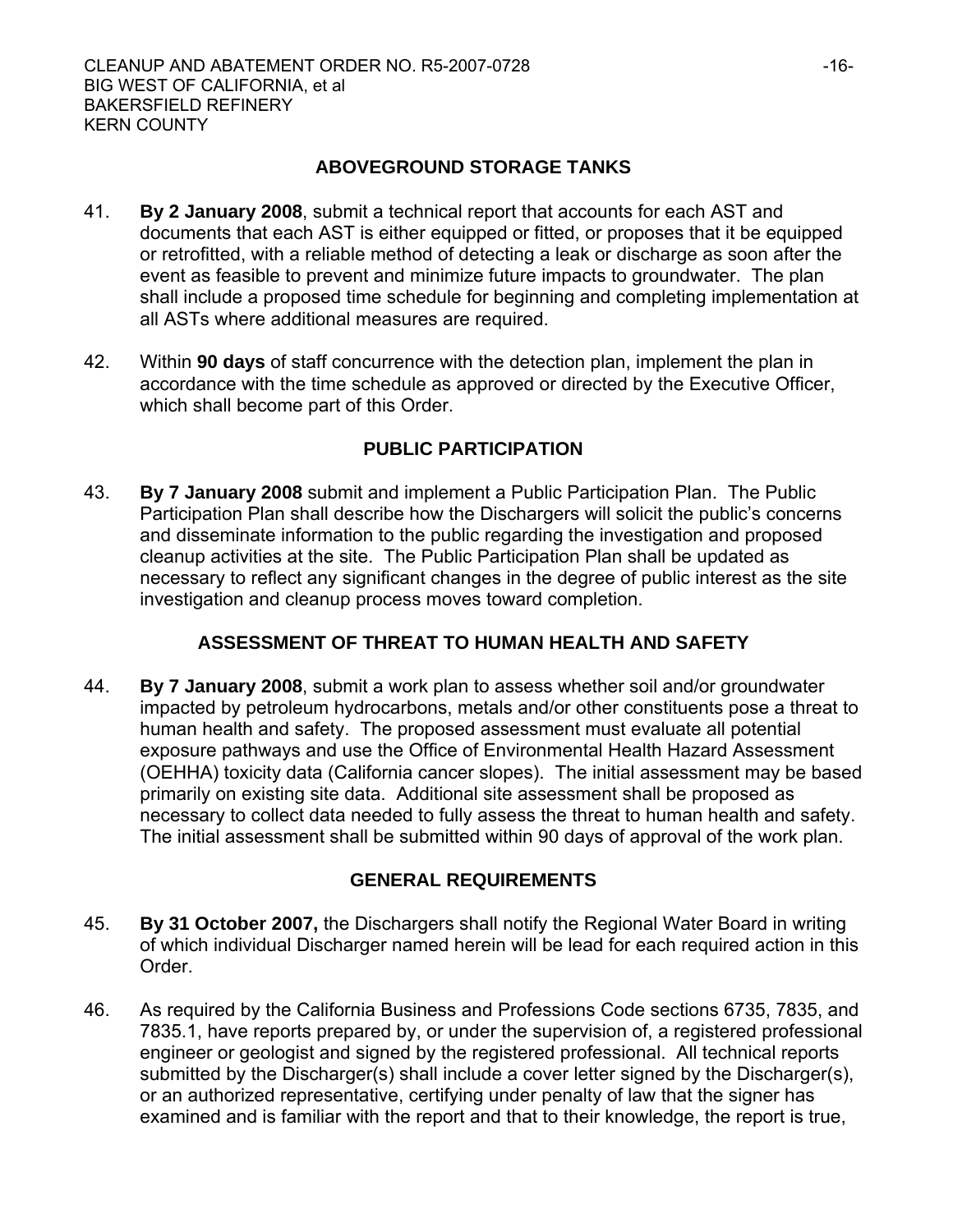complete, and accurate. The Discharger(s) shall also state if they agree with any recommendations/proposals and whether they approved implementation of said proposals.

- 47. Conduct work only after Regional Water Board staff concurs with the proposed work.
- 48. The Dischargers shall operate the remedial systems continually except for brief shutdowns for maintenance and/or repair. The Dischargers shall at all times, properly operate and maintain all facilities and systems of treatment and control (and related equipment) that are installed or used by the Dischargers to achieve compliance with the conditions of this Order. The Dischargers shall notify the Regional Water Board prior to any planned shutdown of any treatment or remediation system of more than three days. The Dischargers shall notify the Regional Water Board of any unplanned shutdown of any treatment or remediation that lasts more than three days and state the estimated time to restart the system(s) and the steps being taken to restart the system(s).
- 49. Notify Regional Water Board staff at least three working days prior to any onsite work, testing, or sampling that pertains to environmental remediation and investigation and is not routine monitoring, maintenance, or inspection.
- 50. Obtain all local and state permits and access agreements necessary to fulfill the requirements of this Order prior to beginning the work.
- 51. Continue any remediation or monitoring activities until such time as the Executive Officer determines that sufficient remediation has been accomplished to fully comply with this Order and this Order has been either amended or rescinded in writing.
- 52. Optimize remedial systems as needed to improve system efficiency, operating time, and/or waste removal rates, and report on the effectiveness of the optimization in quarterly reports.
- 53. Maintain a sufficient number of monitoring wells to completely define and encompass the above waste plume(s). If groundwater monitoring indicates the waste in groundwater has migrated beyond laterally or vertically defined limits during the quarter, then the quarterly monitoring reports must include a work plan and schedule, with work to begin within thirty days of Regional Water Board staff approval, to define the new plume limits.
- 54. The Dischargers shall comply with Monitoring and Reporting Program No. R5-2007- 0728, which is attached to and made part of this Order. A violation of Monitoring and Reporting Program No. R5-2007-0728 is a violation of this Order.
- 55. Each individual Discharger shall supply each of the other Dischargers herein named with timely updates on activities conducted under this Order and shall provide the other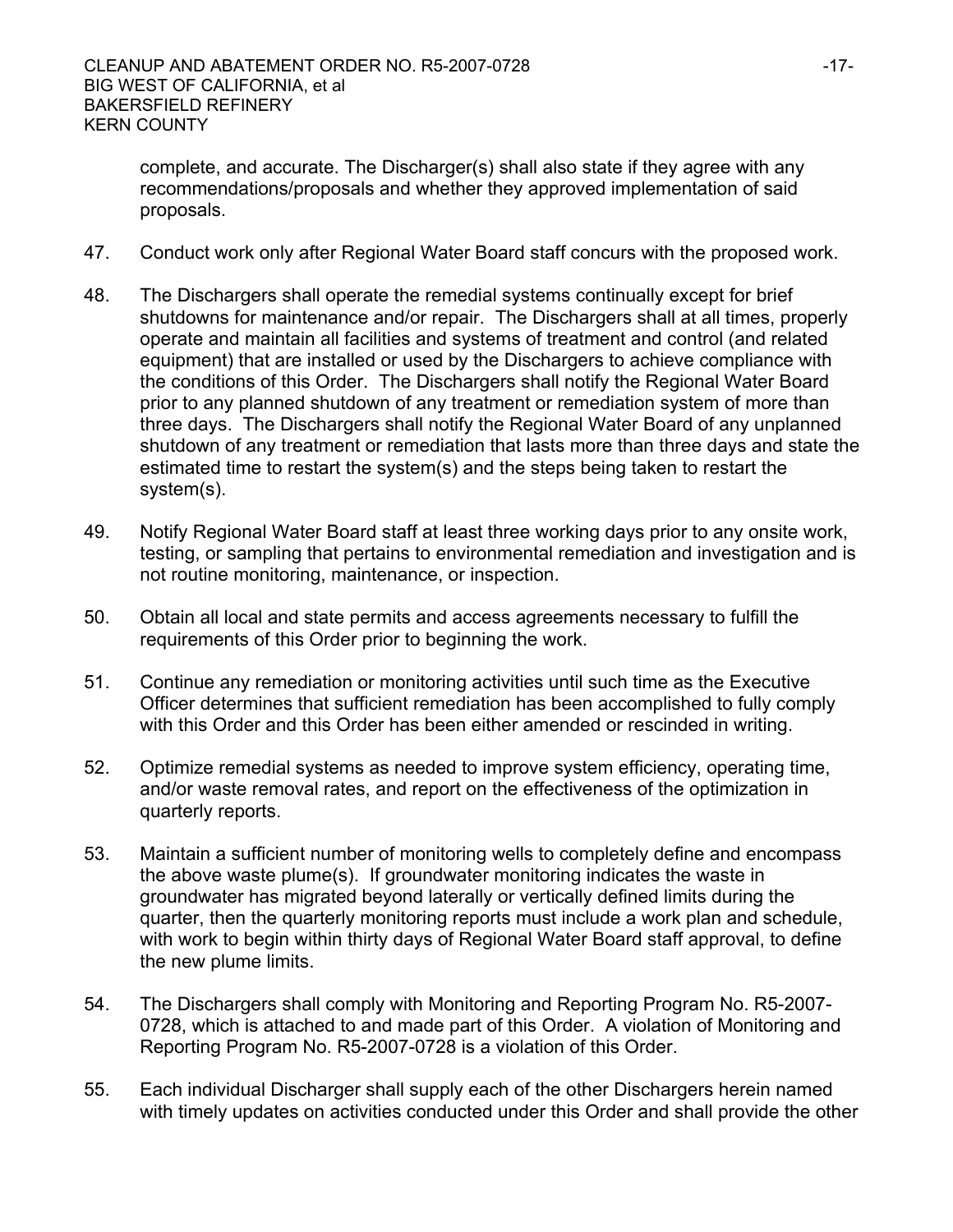Dischargers with copies of reports, correspondence, and other documents produced to meet the requirements of this Order.

- 56. If, for any reason, the Dischargers are unable to perform any activity or submit any document in compliance with the schedule set forth herein, or in compliance with any work schedule submitted pursuant to this Order and approved by the Executive Officer, the Dischargers may request, in writing, an extension of the time specified. The extension request shall include justification for the delay. An extension may be granted by revision of this Order or by a letter from the Executive Officer.
- 57. Reimburse the Regional Water Board for reasonable costs associated with oversight of the investigation and remediation of the Site.

If, in the opinion of the Executive Officer, the Dischargers fail to comply with the provisions of this Order, the Executive Officer may refer this matter to the Attorney General for judicial enforcement or may issue a complaint for administrative civil liability.

Any person affected by this action of the Regional Water Board may petition the State Water Board to review the action in accordance with section 13320 of the Water Code and Title 23, California Code of Regulations, Section 2050. The petition must be received by the State Water Resources Control Board, Office of Chief Counsel, P. O. Box 100, Sacramento 95812, within 30 days of the date of this Order. Copies of the law and regulations applicable to filing petitions will be provided upon request and are available at www.waterboards.ca.gov.

Any person affected by this action of the Regional Water Board may also request an evidentiary review by the Executive Officer or the Regional Water Board. The review request should specify whether an evidentiary hearing is being requested. The request for review should be sent to Mr. Bert Van Voris, California Regional Water Quality Control Board, Central Valley Region, 1685 E Street, Fresno, CA 93706.Mr. Van Voris must receive the review request within 30 days of the date of this Order. Failure to request a review may prevent you from submitting new evidence in support of a State Water Board petition. A review request under this paragraph does not extend the 30-day period to file a petition with the State Water Board.

This Order is effective upon the date of signature.

Original signed by PAMELA C. CREEDON, Executive Officer

10 October 2007 (Date)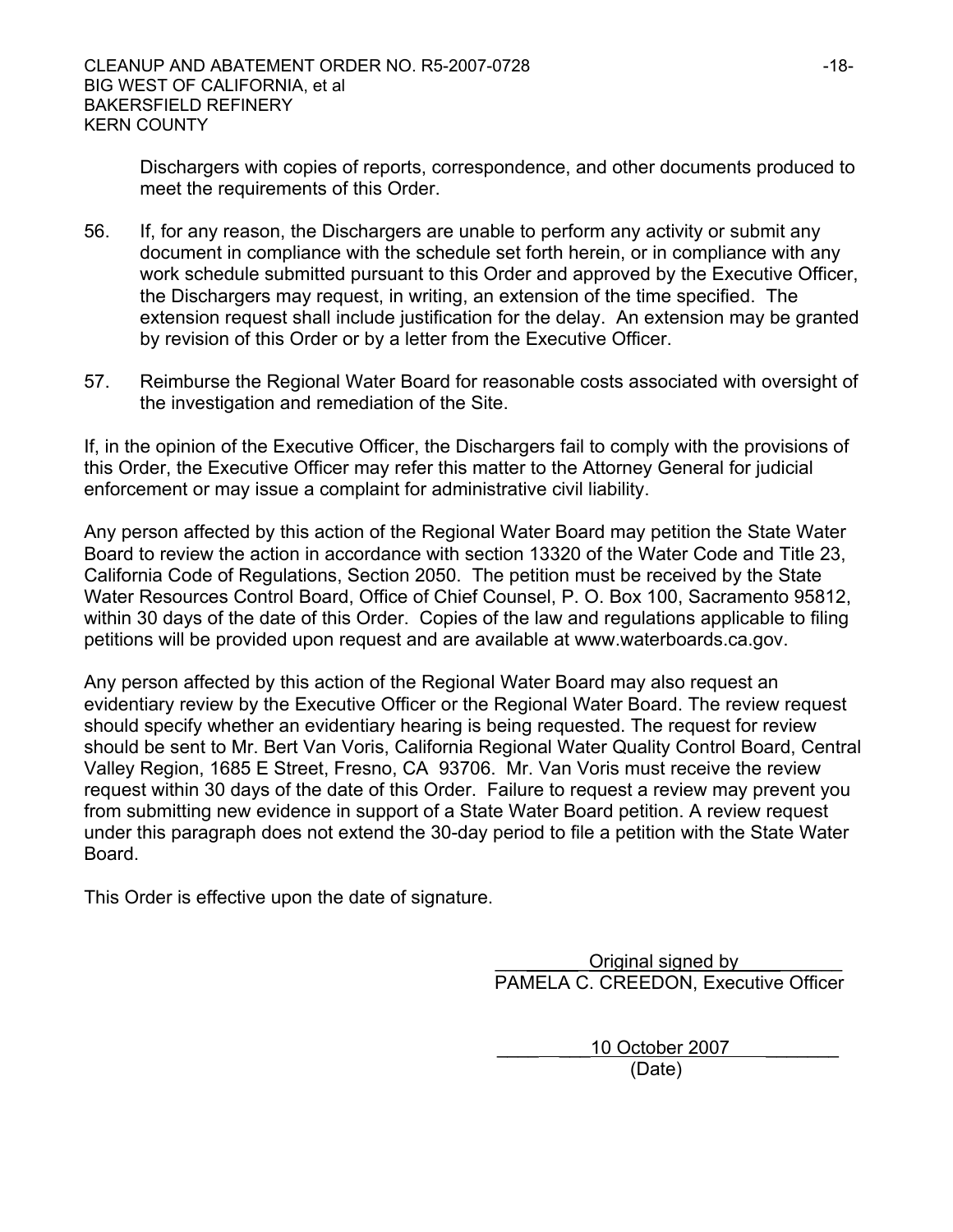### CALIFORNIA REGIONAL WATER QUALITY CONTROL BOARD CENTRAL VALLEY REGION

#### MONITORING AND REPORTING PROGRAM NO. R5-2007-0728

#### BIG WEST OF CALIFORNIA, LLC AND EQUILON ENTERPRISES LLC BAKERSFIELD REFINERY KERN COUNTY

Compliance with this Monitoring and Reporting Program is required pursuant to the California Water Code section 13267 as ordered by Cleanup and Abatement Order No. R5-2007-0728 (CAO). Failure to comply with this program constitutes noncompliance with the CAO and California Water Code, which can result in the imposition of civil monetary liability. All sampling and analyses shall be by USEPA approved methods. The test methods chosen for detection of the constituents of concern shall be subject to review and concurrence by the Regional Water Quality Control Board, Central Valley Region (Regional Water Board).

A complete list of substances which are tested for and reported on by the testing laboratory shall be provided to the Regional Water Board. All peaks must be reported. In addition, both the method detection limit and the practical quantification limit shall be reported. Detection limits shall equal or be more precise than USEPA methodologies. Water samples must be analyzed within allowable holding time limits as specified in 40 CFR Part 136. All QA/QC samples must be run on the same dates when samples were actually analyzed. Proper chain of custody procedures must be followed and a copy of the completed chain of custody form shall be submitted with the report. All analyses must be performed by a California Department of Health Services certified laboratory.

The Discharger shall maintain all sampling and analytical results: date, exact place, and time of sampling; dates analyses were performed; analyst's name; analytical techniques used; and results of all analyses. Such records shall be retained for a minimum of three years. This period of retention shall be extended during the course of any unresolved litigation regarding this discharge, or when requested by the Regional Water Board.

### **GROUNDWATER MONITORING**

The Dischargers shall collect groundwater samples from groundwater monitoring wells (provided sufficient water exists in a well to be sampled) and nearby supply wells in accordance with the Groundwater Monitoring Schedule included as Attachment A. Any monitoring wells installed in the future shall be added to the groundwater monitoring program and sampled quarterly. The groundwater surface elevation (in feet and hundredths, M.S.L.) in all monitoring wells shall be measured and used to determine the gradient and direction of groundwater flow. All wells with historical concentrations of total petroleum hydrocarbons as diesel (TPHD), total petroleum hydrocarbons as gasoline (TPHG), and/or other petroleum hydrocarbons greater than 3,000 micrograms per liter shall be measured for liquid petroleum hydrocarbons during each regular monitoring event.

The following shall constitute the monitoring program for groundwater.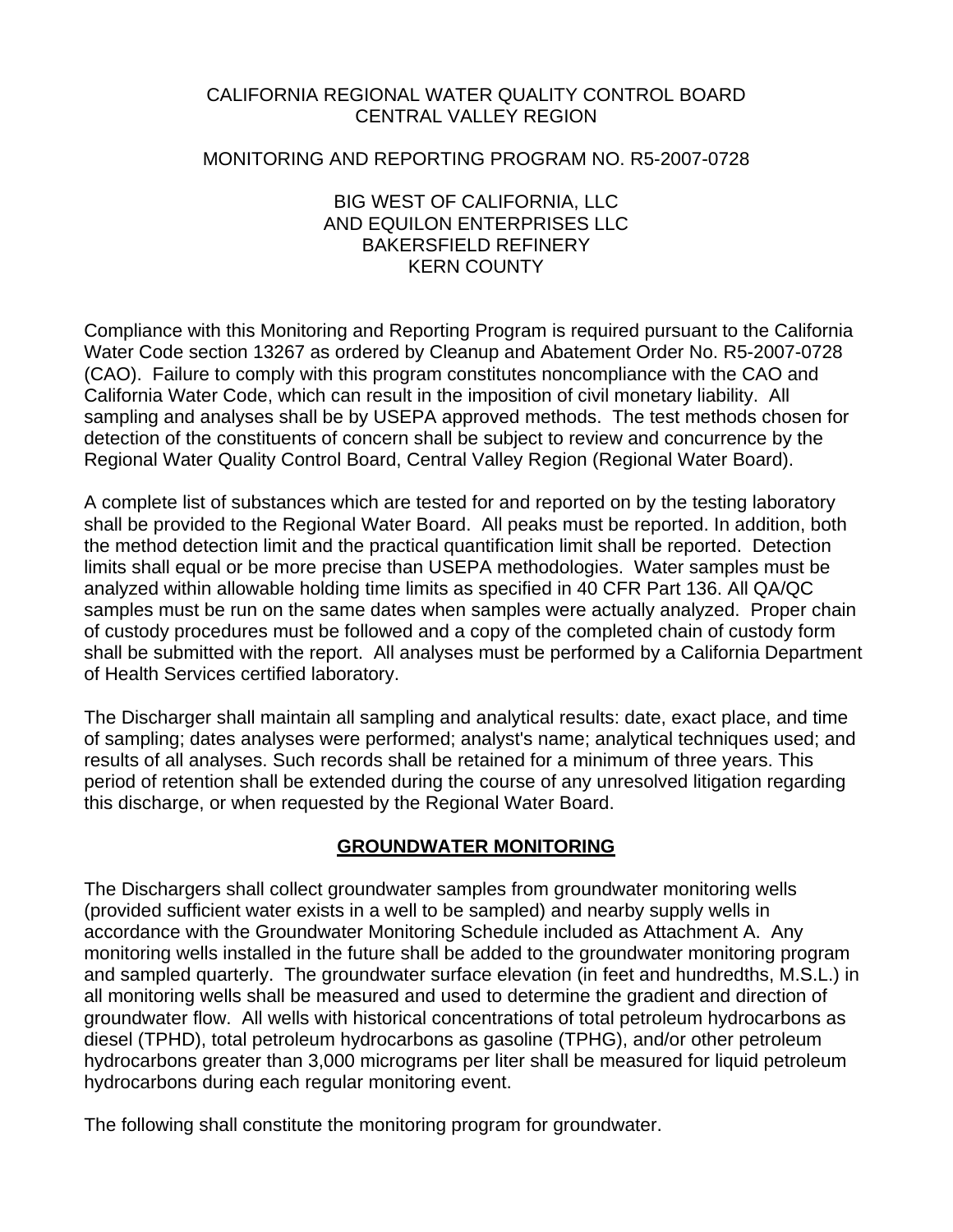| Constituent                              | Detection Limit ug/L | <b>EPA Method</b> |
|------------------------------------------|----------------------|-------------------|
| Total petroleum hydrocarbons as gasoline | 50                   | EPA 8015 modified |
| Total petroleum hydrocarbons as diesel   | 50                   | EPA 8015 modified |
| <b>Benzene</b>                           | 0.5                  | EPA 8260          |
| <b>Toleune</b>                           | 0.5                  | EPA 8260          |
| Ethylbenzene                             | 0.5                  | EPA 8260          |
| Xylenes                                  | 0.5                  | EPA 8260          |
| Methyl tert-butyl ether                  |                      | EPA 8260          |
| Dissolved oxygen                         |                      | Field*            |
| pH                                       |                      | Field*            |
| <b>Electrical Conductivity</b>           |                      | Field*            |

\*Instrument calibration logs shall be included in the monitoring reports ug/L – micrograms per liter

#### **REMEDIATION SYSTEMS**

Reports on remediation systems at the site shall be included with the groundwater monitoring reports and submitted quarterly. The reports shall contain the following information regarding the site remediation systems:

- 1. Maps showing location of all remediation wells;
- 2. Status of each remediation system including amount of time operating and down time for maintenance and/or repair;
- 3. Air sparge well operating records including status of each well and volume and pressure of air being injected;
- 4. Soil vapor extraction well records including status of each well and PID readings or other acceptable methods of determining relative volatile concentrations taken at a minimum quarterly. Readings of volatile concentrations drawn from SVE wells need to be taken at a frequency that allows the efficient operation and evaluation of the SVE system.
- 5. The report needs to include an evaluation of the SVE system including the amount of petroleum hydrocarbons removed.
- 6. Daily field sheets shall document field activities conducted during each site visit and shall be included in the quarterly reports.

## **MONITORING FREQUENCIES**

Specifications in this monitoring program are subject to periodic revisions. Monitoring requirements may be modified or revised by the Executive Officer based on review of monitoring data submitted pursuant to this Order. Monitoring frequencies may be adjusted or parameters and locations removed or added by the Executive Officer if site conditions indicate that the changes are necessary.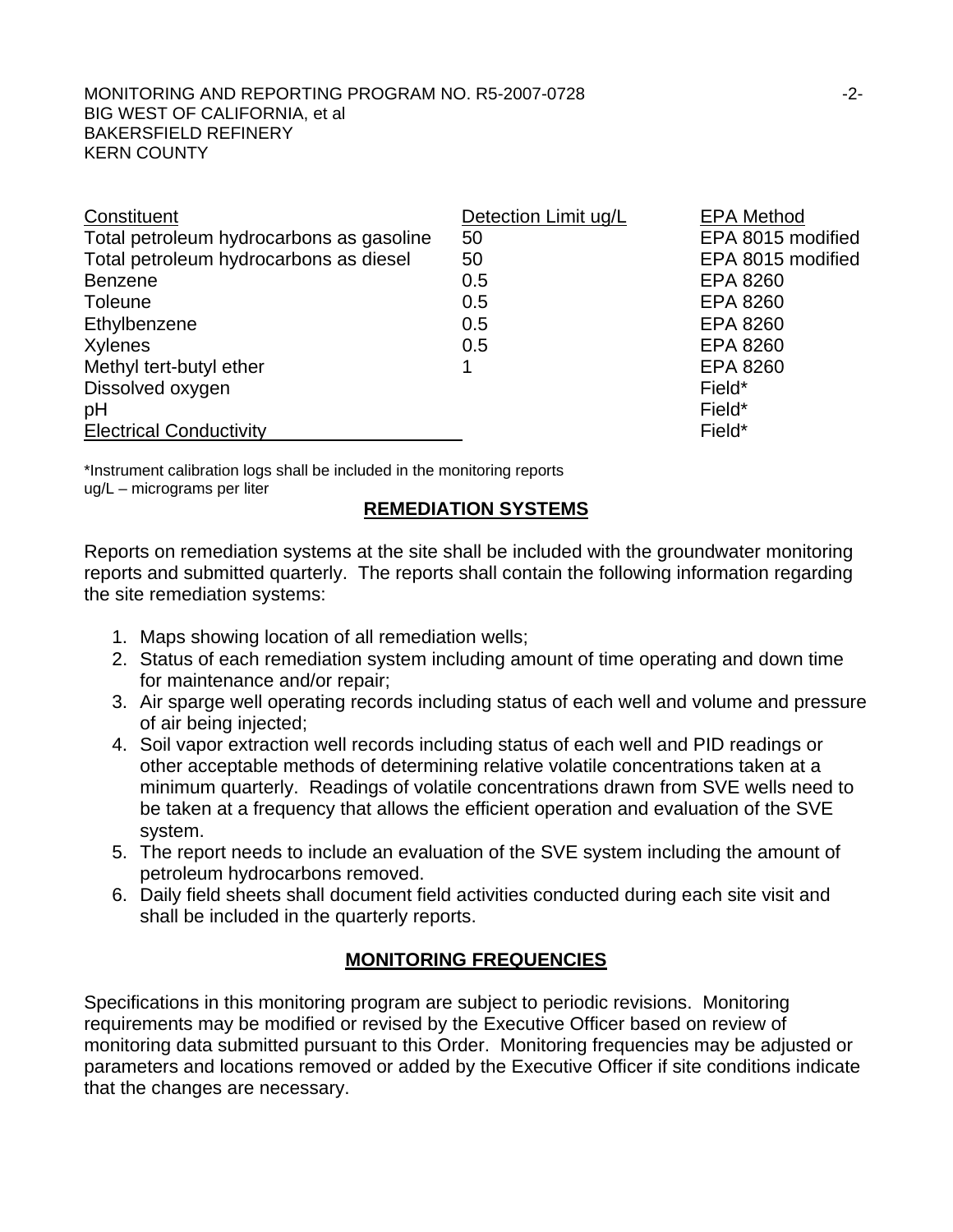### **REPORTING REQUIREMENTS**

- 1. The Dischargers shall report all monitoring data and information as specified herein. Reports that do not comply with the required format will be REJECTED and the Dischargers shall be deemed to be in noncompliance with the Monitoring and Reporting Program.
- 2. Quarterly groundwater monitoring and remediation system reports shall be submitted to the Regional Water Board according to the schedule below.

| <b>Monitoring Period</b> | <b>Report Due</b> |
|--------------------------|-------------------|
| January – March          | April 30          |
| April – June             | July 31           |
| July – September         | October 31        |
| October - December       | January 31        |

Groundwater monitoring reports shall include a contour map showing groundwater elevations at the site and the groundwater flow direction. The quarterly groundwater monitoring reports shall include tables summarizing the historical depth-to-water, groundwater elevations and historical analytical results for each monitoring well. The results of any monitoring done more frequently than required at the locations specified in the Monitoring and Reporting Program shall be reported to the Regional Water Board. Field monitoring well sampling sheets shall be completed for each monitoring well sampled and included in the report.

- 3. The Dischargers shall submit an annual report by January 31 of each year for the preceding year. The report can be combined with the Dischargers' fourth quarter report. The report shall contain:
	- a. An in depth evaluation of groundwater conditions at the site including trends of the constituents of concern in each area of the site;
	- b. An evaluation of the effectiveness of each of the remediation systems. The evaluation shall include the effectiveness of the systems in remediating impacted groundwater and each of the significant source areas or suspected source areas.
	- c. A summary of the performance of each remediation systems including the amount and percentage of operating and downtime, and the amount of petroleum hydrocarbons removed.
- 4. In reporting the monitoring data, the Discharger's shall arrange the data in tabular form so that the date, the constituents, and the concentrations are readily discernible. The data shall be summarized to demonstrate compliance with the requirements. All data shall be submitted in electronic form in a form acceptable to the Regional Water Board.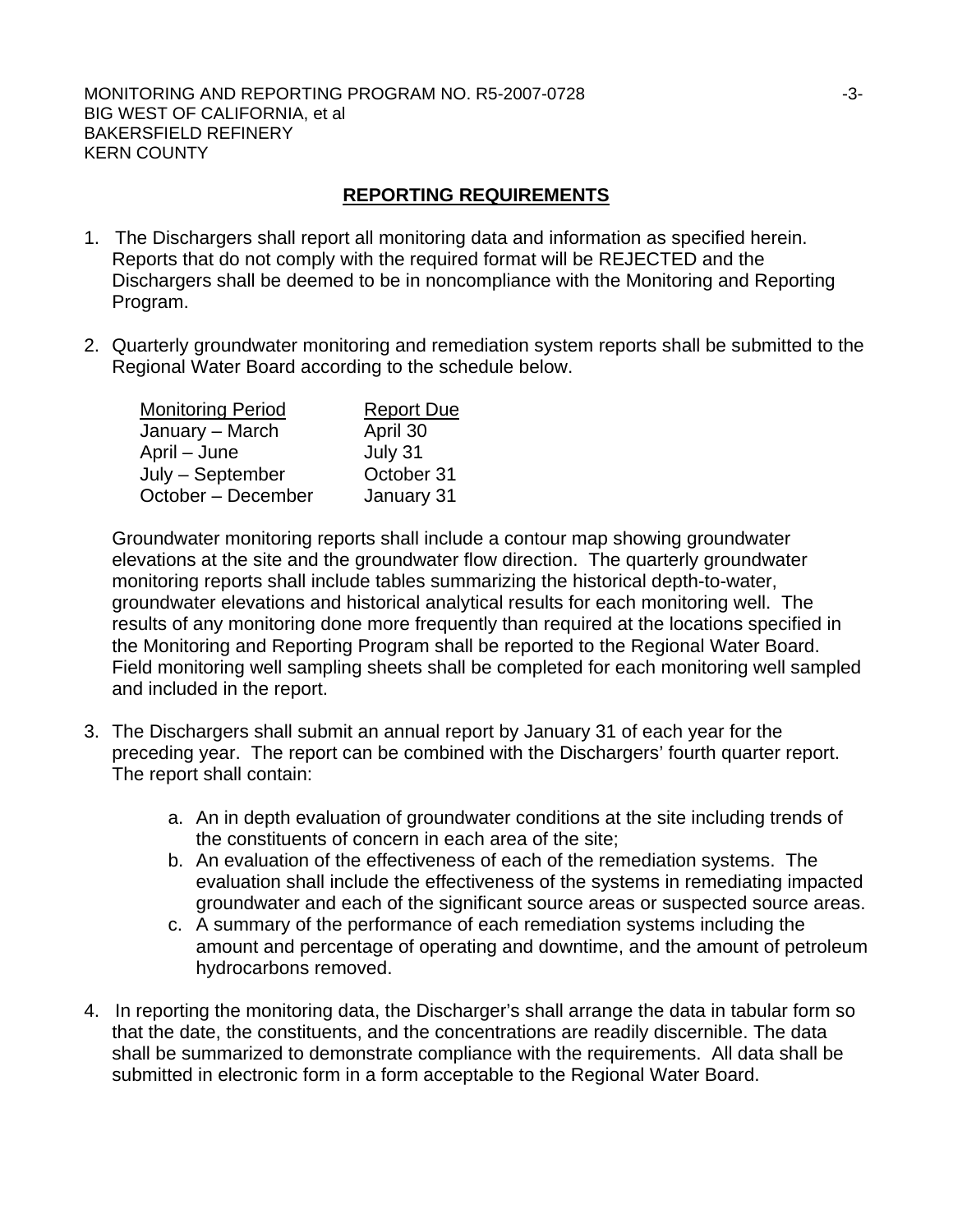- 5. The Dischargers shall maintain a data base containing historical and current monitoring data in a electronic form acceptable to the Executive Officer. The data base shall be updated quarterly and provided to the Regional Water Board in electronic format.
- 6. The Dischargers shall submit electronic copies of all workplans, reports, analytical results, and groundwater elevation data over the Internet to the State Water Board Geographic Environmental Information Management System database (GeoTracker) at *[http://geotracker.swrcb.ca.gov](http://geotracker.swrcb.ca.gov/)*. Electronic submittals shall comply with GeoTracker standards and procedures as specified on the State Water Board's web site. In addition, a hardcopy of each document shall be submitted to the Regional Water Board at 1685 E Street, Fresno, CA 93706, attention Cleanup Unit.

Order by: \_\_\_\_\_\_\_\_\_\_\_Original signed by PAMELA C. CREEDON, Executive Officer

 \_\_\_\_\_\_ \_\_10 October 2007 \_\_\_ (Date)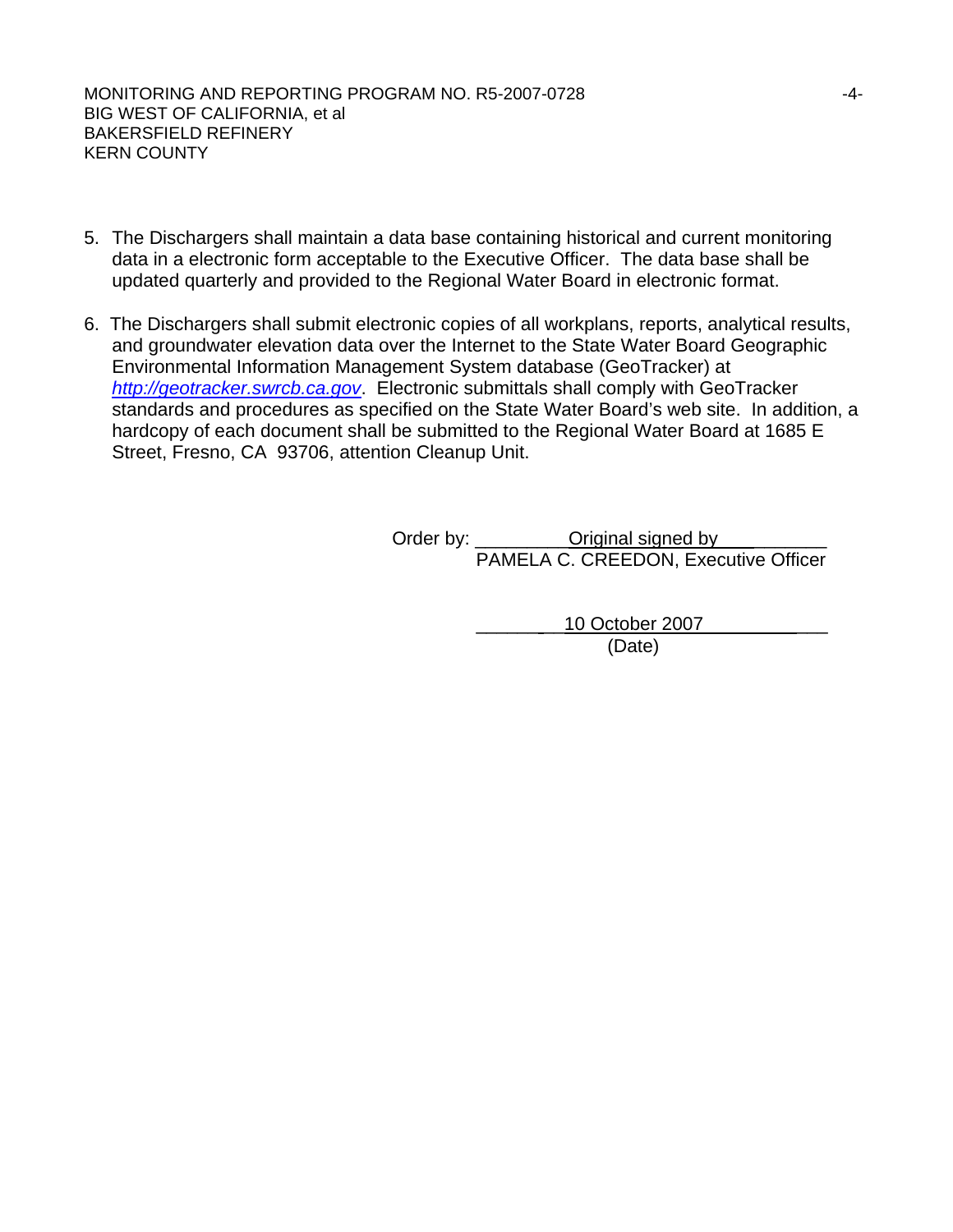# GROUNDWATER MONITORING AND REPORTING PROGRAM NO. R5-2007-0728

# ATTACHMENT A

| <b>Well Number</b> | Quarterly Fluid Levels Quarterly Sample |                         | Semi-Annual Sample**    |
|--------------------|-----------------------------------------|-------------------------|-------------------------|
| <b>B-001L</b>      | X                                       |                         | X                       |
| B-001M             | $\overline{X}$                          |                         | X                       |
| <b>B-001U</b>      | $\overline{\mathsf{X}}$                 |                         | X                       |
| B-003              | $\overline{X}$                          |                         | $\overline{X}$          |
| <b>B-007</b>       | $\overline{\mathsf{X}}$                 |                         |                         |
| B-008              | $\overline{X}$                          | X                       |                         |
| <b>B-009</b>       | $\mathsf X$                             |                         | X                       |
| B-010              | $\overline{X}$                          |                         |                         |
| <b>B-011</b>       | $\overline{\mathsf{X}}$                 | X                       |                         |
| B-012              | $\overline{X}$                          | $\overline{X}$          |                         |
| B-013              | $\overline{\mathsf{X}}$                 | $\overline{\mathsf{X}}$ |                         |
| B-014              | $\overline{\mathsf{X}}$                 | $\overline{X}$          |                         |
| B-017              | $\mathsf X$                             | X                       |                         |
| B-023              | $\overline{\mathsf{X}}$                 | $\overline{\mathsf{X}}$ |                         |
| <b>B-024L</b>      | $\sf X$                                 |                         | X                       |
| <b>B-24M</b>       | $\overline{X}$                          |                         | Χ                       |
| <b>B-024U</b>      | $\overline{\mathsf{X}}$                 |                         | $\overline{\mathsf{X}}$ |
| <b>B-030L</b>      | $\mathsf X$                             | X                       |                         |
| <b>B-030M</b>      | $\overline{X}$                          | $\overline{X}$          |                         |
| <b>B-030U</b>      | $\overline{\mathsf{X}}$                 | $\overline{\mathsf{X}}$ |                         |
| <b>B-037M</b>      | $\overline{\mathsf{X}}$                 | $\sf X$                 |                         |
| <b>B-037U</b>      | $\overline{\mathsf{X}}$                 | X                       |                         |
| <b>B-041L</b>      | $\overline{\mathsf{X}}$                 | $\overline{\mathsf{X}}$ |                         |
| <b>B-041M</b>      | $\overline{X}$                          | $\overline{X}$          |                         |
| <b>B-041U</b>      | $\overline{\mathsf{X}}$                 | $\overline{\mathsf{X}}$ |                         |
| B-042              | $\mathsf X$                             | X                       |                         |
| B-043              | $\overline{\mathsf{X}}$                 | $\overline{\mathsf{X}}$ |                         |
| <b>B-044L</b>      | $\overline{X}$                          | X                       |                         |
| <b>B-044M</b>      | X                                       | X                       |                         |
| <b>B-044U</b>      | $\overline{X}$                          |                         | $\overline{X}$          |
| <b>B-050L</b>      | $\overline{\mathsf{x}}$                 | X                       |                         |
| <b>B-050M</b>      | $\overline{\mathsf{X}}$                 |                         | X                       |
| <b>B-050U</b>      | $\overline{\mathsf{X}}$                 |                         | X                       |
| <b>B-052L</b>      | $\overline{\mathsf{X}}$                 | $\mathsf X$             |                         |
| <b>B-052M</b>      | $\overline{X}$                          | $\mathsf X$             |                         |
| <b>B-052U</b>      | $\overline{\mathsf{X}}$                 | $\overline{\mathsf{X}}$ |                         |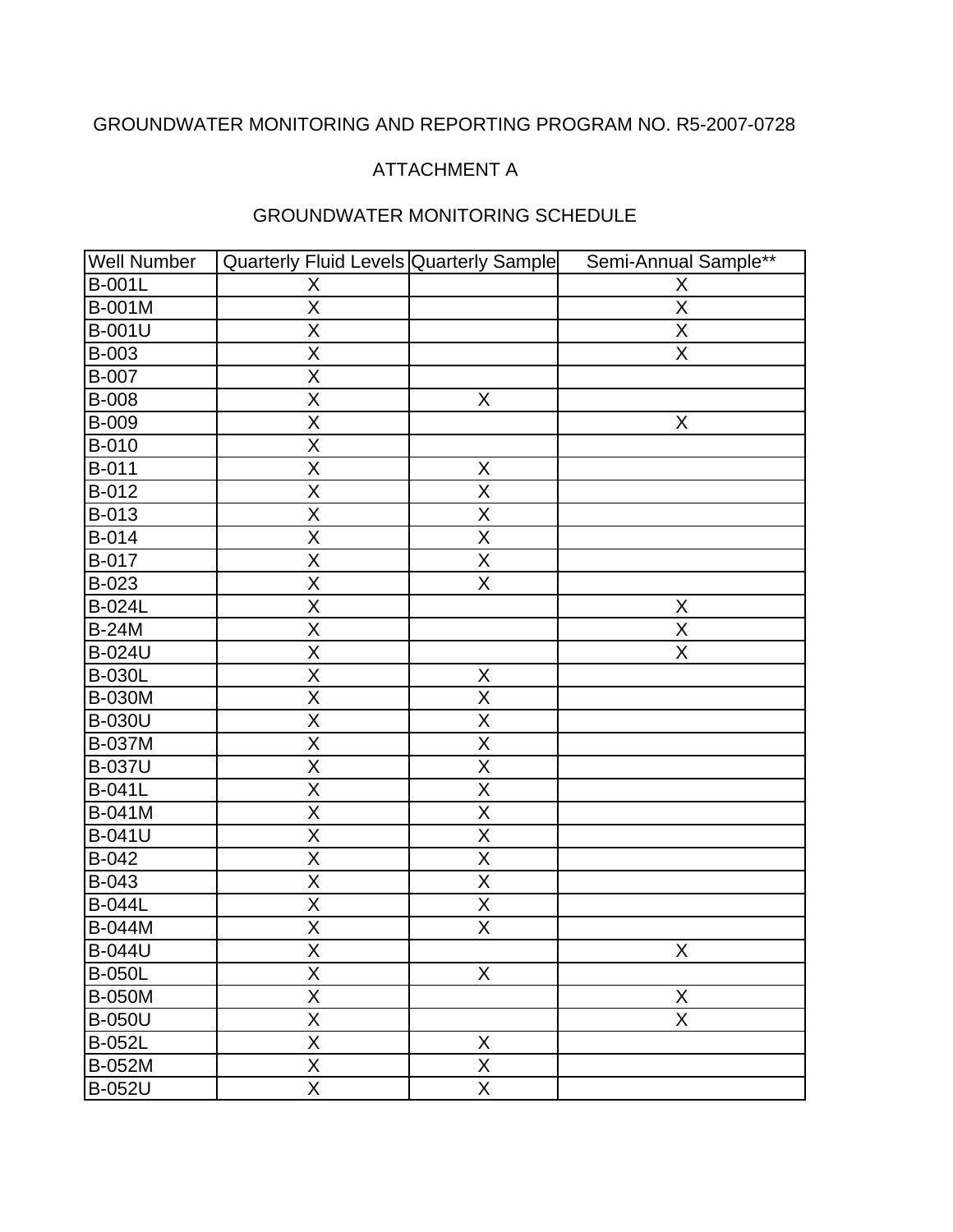| <b>Well Number</b> | Quarterly Fluid Levels Quarterly Sample |                         | Semi-Annual Sample**    |
|--------------------|-----------------------------------------|-------------------------|-------------------------|
| <b>B-075L</b>      | X                                       | X                       |                         |
| <b>B-075M</b>      | $\overline{\mathsf{X}}$                 | $\overline{\mathsf{X}}$ |                         |
| <b>B-075U</b>      | $\overline{X}$                          | X                       |                         |
| <b>B-076U</b>      | $\overline{X}$                          | $\overline{X}$          |                         |
| <b>B-081U</b>      | $\overline{\mathsf{X}}$                 | $\overline{X}$          |                         |
| B-081M             | X                                       |                         | X                       |
| <b>B-098L</b>      | $\overline{\mathsf{X}}$                 | X                       |                         |
| <b>B-098M</b>      | $\overline{\mathsf{X}}$                 | $\overline{\mathsf{X}}$ |                         |
| <b>B-098U</b>      | X                                       |                         | X                       |
| <b>B-099L</b>      | $\overline{\mathsf{X}}$                 | X                       |                         |
| <b>B-099M</b>      | $\overline{\mathsf{x}}$                 | $\overline{\mathsf{X}}$ |                         |
| <b>B-099U</b>      | $\overline{X}$                          | $\overline{X}$          |                         |
| <b>B-100L</b>      | $\overline{\mathsf{X}}$                 |                         | X                       |
| <b>B-100M</b>      | $\overline{\mathsf{X}}$                 | $\overline{X}$          |                         |
| <b>B-100U</b>      | $\overline{\mathsf{X}}$                 |                         | X                       |
| B-102M             | $\overline{\mathsf{X}}$                 | $\mathsf X$             |                         |
| <b>B-102U</b>      | X                                       | Χ                       |                         |
| <b>B-103L</b>      | $\overline{\mathsf{X}}$                 | $\overline{\mathsf{X}}$ |                         |
| <b>B-103M</b>      | $\overline{X}$                          | X                       |                         |
| <b>B-103U</b>      | X                                       | X                       |                         |
| <b>B-104L</b>      | $\overline{\mathsf{X}}$                 | $\overline{\mathsf{X}}$ |                         |
| <b>B-104M</b>      | X                                       | X                       |                         |
| <b>B-104U</b>      | $\mathsf X$                             | X                       |                         |
| <b>B-105L</b>      | $\overline{\mathsf{X}}$                 |                         | X                       |
| <b>B-105M</b>      | $\overline{\mathsf{X}}$                 | $\mathsf X$             |                         |
| <b>B-105U</b>      | $\overline{X}$                          | $\overline{X}$          |                         |
| <b>B-106L</b>      | $\overline{\mathsf{X}}$                 |                         | $\mathsf X$             |
| <b>B-106M</b>      | X                                       |                         | $\mathsf X$             |
| <b>B-106U</b>      | $\overline{\mathsf{X}}$                 |                         | $\overline{\mathsf{X}}$ |
| <b>B-107L</b>      | $\overline{X}$                          |                         | $\overline{\mathsf{X}}$ |
| <b>B-107M</b>      | X                                       | X                       |                         |
| <b>B-107U</b>      | X                                       |                         | X                       |
| <b>B-108L</b>      | $\overline{\mathsf{X}}$                 |                         | X                       |
| <b>B-108M</b>      | $\overline{\mathsf{X}}$                 | X                       |                         |
| <b>B-108U</b>      | $\overline{X}$                          | $\overline{X}$          |                         |
| <b>B-109L</b>      | $\overline{\mathsf{X}}$                 | $\overline{X}$          |                         |
| <b>B-109M</b>      | $\overline{\mathsf{X}}$                 | $\overline{X}$          |                         |
| <b>B-109U</b>      | $\overline{\mathsf{X}}$                 | $\overline{\mathsf{X}}$ |                         |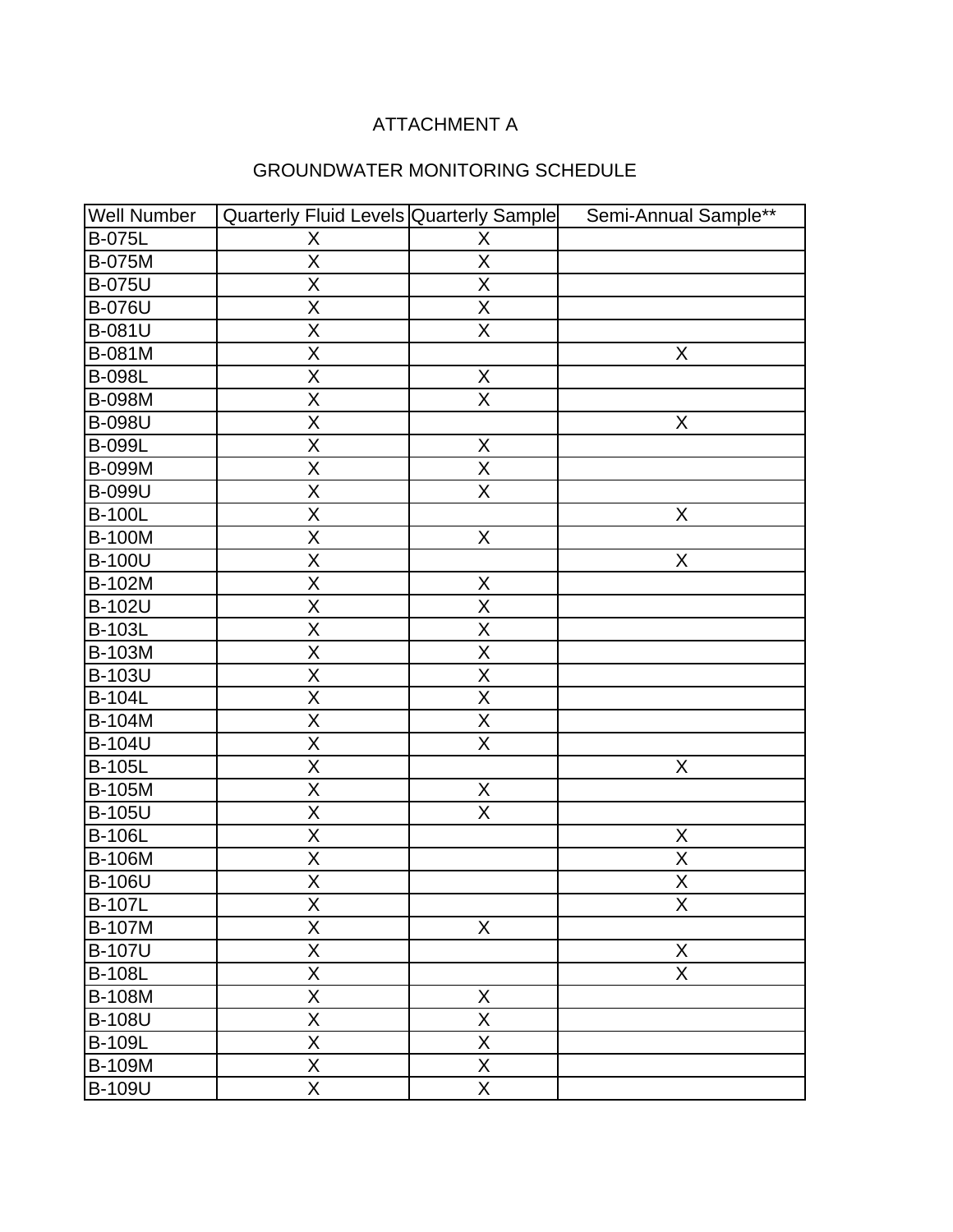| <b>Well Number</b>   | Quarterly Fluid Levels Quarterly Sample |                         | Semi-Annual Sample**    |
|----------------------|-----------------------------------------|-------------------------|-------------------------|
| <b>B-110L</b>        | X                                       |                         | X                       |
| <b>B-110M</b>        | $\overline{\mathsf{x}}$                 |                         | $\overline{X}$          |
| <b>B-110U</b>        | $\overline{\mathsf{x}}$                 |                         | $\overline{X}$          |
| <b>B-111L</b>        | $\overline{\mathsf{X}}$                 |                         | $\overline{\mathsf{X}}$ |
| <b>B-111M</b>        | $\overline{\mathsf{X}}$                 | X                       |                         |
| <b>B-111U</b>        | X                                       |                         | $\mathsf X$             |
| $\overline{B-1}$ 14L | $\overline{\mathsf{x}}$                 | $\sf X$                 |                         |
| <b>B-114M</b>        | $\overline{\mathsf{X}}$                 | $\overline{X}$          |                         |
| <b>B-114U</b>        | X                                       | $\sf X$                 |                         |
| $\overline{B}$ -115L | $\overline{\mathsf{X}}$                 | $\overline{\mathsf{X}}$ |                         |
| $B-115M$             | $\overline{\mathsf{X}}$                 | $\mathsf X$             |                         |
| <b>B-115U</b>        | $\overline{X}$                          | $\overline{X}$          |                         |
| <b>B-116L</b>        | $\overline{\mathsf{X}}$                 | $\overline{\mathsf{X}}$ |                         |
| <b>B-116M</b>        | $\overline{\mathsf{X}}$                 |                         | $\sf X$                 |
| <b>B-116U</b>        | $\overline{X}$                          | X                       |                         |
| <b>B-117L</b>        | $\overline{\mathsf{X}}$                 | $\overline{\mathsf{X}}$ |                         |
| <b>B-117M</b>        | $\mathsf X$                             | $\sf X$                 |                         |
| <b>B-117U</b>        | $\overline{\mathsf{X}}$                 | $\overline{\mathsf{X}}$ |                         |
| <b>B-118L</b>        | $\overline{\mathsf{X}}$                 | $\overline{\mathsf{X}}$ |                         |
| <b>B-118M</b>        | X                                       | X                       |                         |
| <b>B-118U</b>        | $\overline{\mathsf{X}}$                 | $\overline{\mathsf{X}}$ |                         |
| <b>B-119L</b>        | $\overline{\mathsf{X}}$                 |                         | $\sf X$                 |
| <b>B-119M</b>        | $\overline{\mathsf{X}}$                 |                         | $\mathsf{X}$            |
| <b>B-119U</b>        | $\overline{X}$                          |                         | $\sf X$                 |
| <b>B-120L</b>        | $\overline{X}$                          | $\sf X$                 |                         |
| <b>B-120M</b>        | $\overline{\mathsf{X}}$                 |                         | $\mathsf X$             |
| <b>B-120U</b>        | $\overline{\mathsf{X}}$                 |                         | $\overline{X}$          |
| <b>B-121L</b>        | $\overline{\mathsf{X}}$                 |                         | $\overline{X}$          |
| B-121M               | $\overline{\mathsf{X}}$                 |                         | $\overline{X}$          |
| <b>B-121U</b>        | X                                       |                         | X                       |
| <b>B-124L</b>        | $\overline{\mathsf{X}}$                 | $\mathsf{X}$            |                         |
| <b>B-124M</b>        | $\overline{X}$                          |                         | $\mathsf X$             |
| <b>B-124U</b>        | $\overline{\mathsf{X}}$                 |                         | $\mathsf X$             |
| <b>B-125L</b>        | $\overline{\mathsf{X}}$                 |                         | $\overline{X}$          |
| <b>B-125M</b>        | $\overline{\mathsf{X}}$                 | X                       |                         |
| <b>B-125U</b>        | $\overline{\mathsf{X}}$                 |                         | X                       |
| <b>B-126L</b>        | $\overline{\mathsf{X}}$                 | X                       |                         |
| <b>B-126M</b>        | $\overline{\mathsf{X}}$                 | $\overline{\mathsf{X}}$ |                         |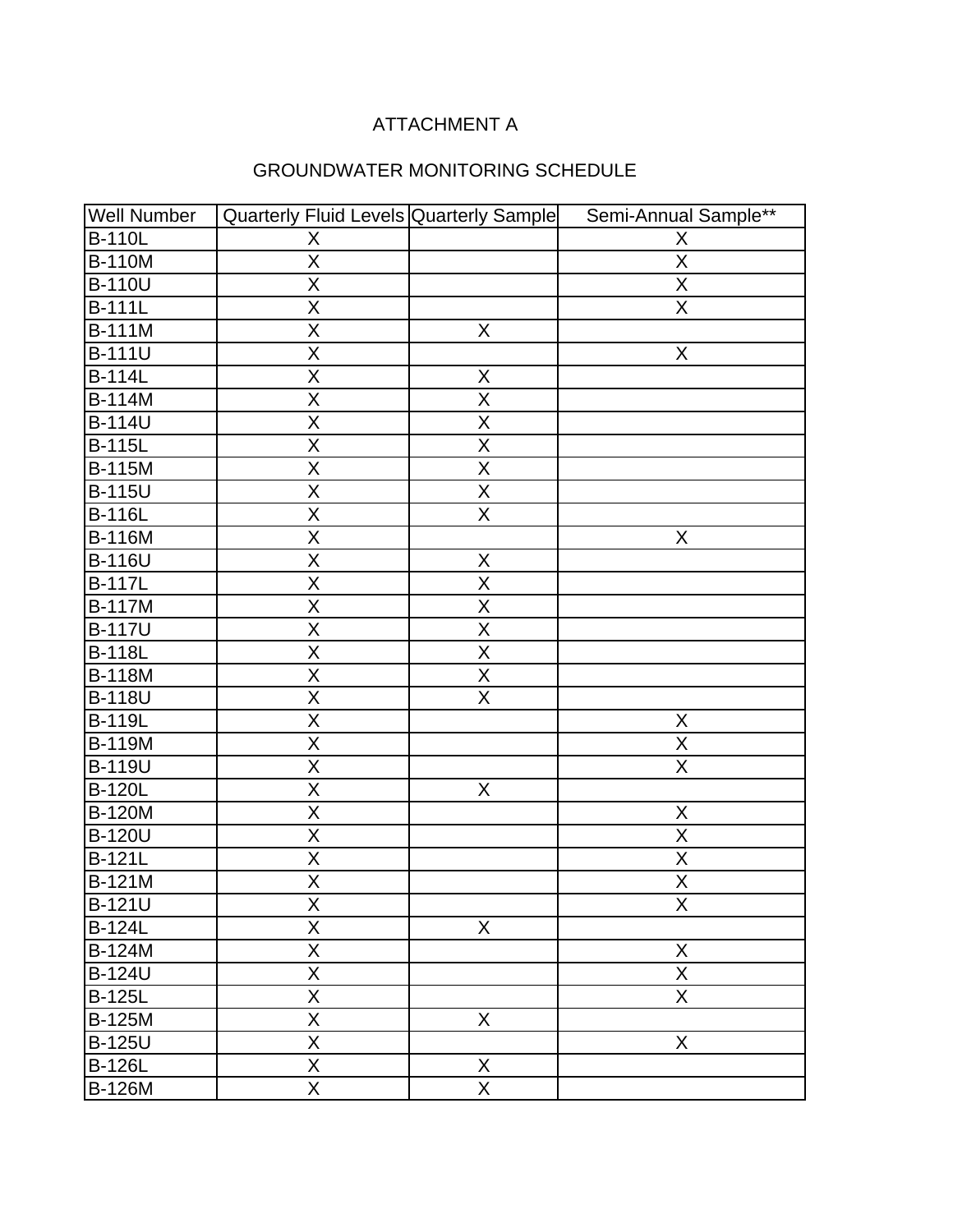| <b>Well Number</b> | Quarterly Fluid Levels Quarterly Sample |                         | Semi-Annual Sample** |
|--------------------|-----------------------------------------|-------------------------|----------------------|
| <b>B-126U</b>      | X                                       | X                       |                      |
| <b>B-127L</b>      | $\overline{\mathsf{x}}$                 |                         | X                    |
| <b>B-127M</b>      | $\overline{\mathsf{X}}$                 |                         | $\overline{X}$       |
| <b>B-127U</b>      | $\overline{\mathsf{x}}$                 |                         | $\overline{X}$       |
| <b>B-128L</b>      | $\overline{\mathsf{X}}$                 |                         | $\overline{X}$       |
| <b>B-128M</b>      | $\sf X$                                 | X                       |                      |
| <b>B-128U</b>      | $\overline{\mathsf{X}}$                 | $\overline{\mathsf{x}}$ |                      |
| B-129L1            | $\overline{X}$                          |                         | $\mathsf X$          |
| B-129L2            | X                                       |                         | $\sf X$              |
| <b>B-129M</b>      | $\overline{X}$                          | X                       |                      |
| <b>B-129U</b>      | $\overline{X}$                          |                         | $\mathsf X$          |
| B-130L1            | $\overline{X}$                          | X                       |                      |
| <b>B-130L2</b>     | $\overline{X}$                          | X                       |                      |
| <b>B-130M</b>      | $\overline{X}$                          | $\overline{X}$          |                      |
| <b>B-130U</b>      | $\overline{\mathsf{X}}$                 | $\overline{\mathsf{X}}$ |                      |
| B-131L1            | $\overline{\mathsf{X}}$                 | $\overline{\mathsf{X}}$ |                      |
| <b>B-131L2</b>     | $\overline{\mathsf{X}}$                 | $\overline{X}$          |                      |
| <b>B-131M</b>      | $\overline{\mathsf{X}}$                 | $\overline{\mathsf{X}}$ |                      |
| <b>B-131U</b>      | $\overline{X}$                          | X                       |                      |
| B-133              | $\overline{X}$                          | X                       |                      |
| B-134              | $\overline{X}$                          |                         | $\mathsf X$          |
| B-143              | X                                       | X                       |                      |
| <b>B-144</b>       | $\overline{X}$                          | $\overline{\mathsf{x}}$ |                      |
| B-145              | $\overline{\mathsf{X}}$                 | $\overline{\mathsf{X}}$ |                      |
| B-146              | $\overline{X}$                          | $\overline{\mathsf{X}}$ |                      |
| <b>B-150M</b>      | $\overline{X}$                          |                         | X                    |
| B-153              | $\overline{\mathsf{X}}$                 |                         | $\overline{X}$       |
| <b>B-154</b>       | $\sf X$                                 | Χ                       |                      |
| B-155              | $\overline{X}$                          | $\overline{\mathsf{X}}$ |                      |
| <b>B-156</b>       | X                                       | X                       |                      |
| <b>B-157</b>       | $\overline{\mathsf{X}}$                 |                         |                      |
| <b>B-158</b>       | $\overline{X}$                          |                         | X                    |
| <b>B-159</b>       | $\overline{X}$                          | X                       |                      |
| <b>B-160M</b>      | $\overline{X}$                          | $\mathsf X$             |                      |
| <b>B-160U</b>      | $\overline{X}$                          | X                       |                      |
| <b>B-161M</b>      | $\overline{\mathsf{X}}$                 | $\overline{\mathsf{X}}$ |                      |
| B-161U             | $\overline{\mathsf{X}}$                 | $\overline{X}$          |                      |
| <b>B-162L</b>      | $\overline{\mathsf{X}}$                 | $\overline{X}$          |                      |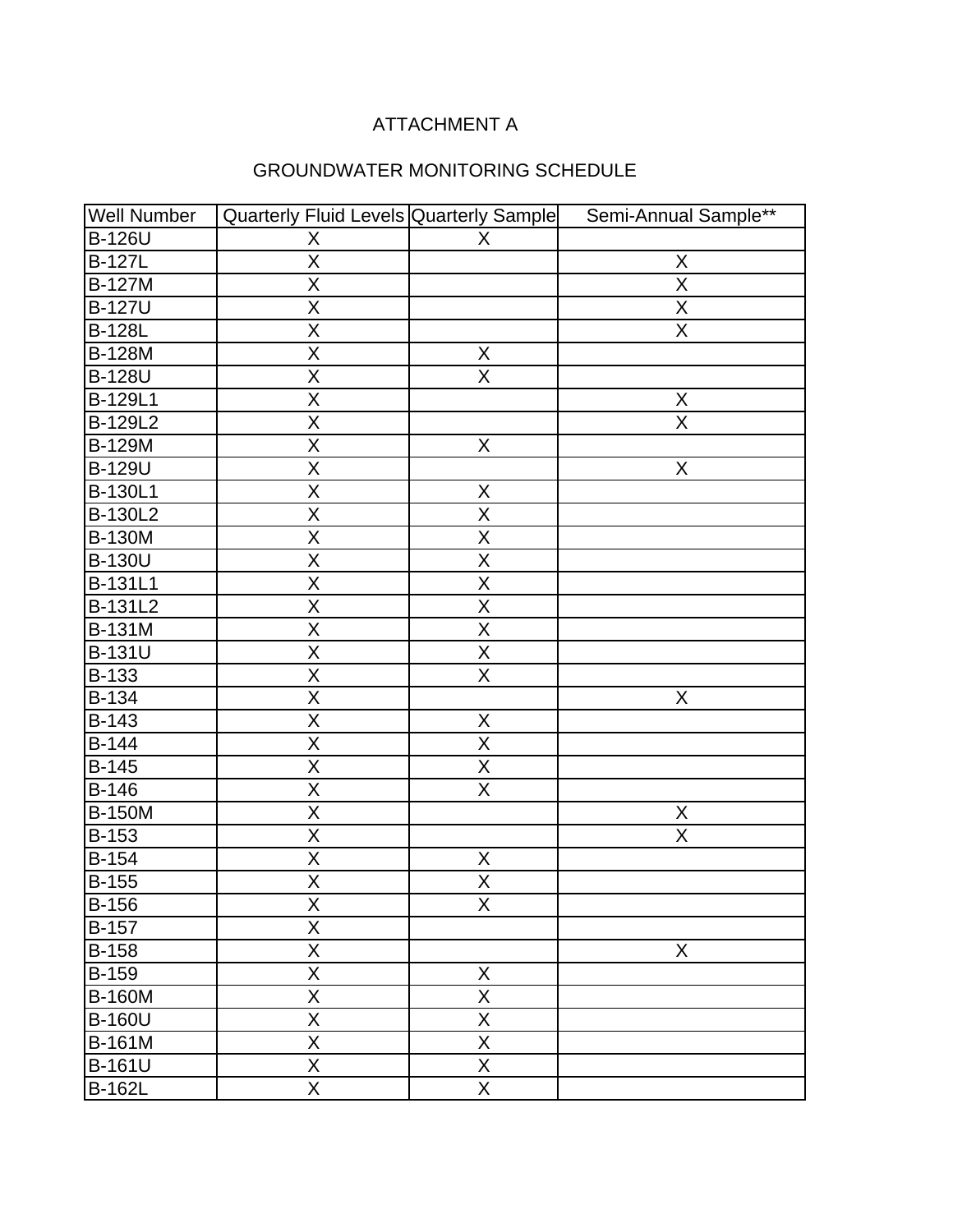| <b>Well Number</b> | Quarterly Fluid Levels Quarterly Sample |                         | Semi-Annual Sample** |
|--------------------|-----------------------------------------|-------------------------|----------------------|
| <b>B-162M</b>      | X                                       | Χ                       |                      |
| <b>B-162U</b>      | $\overline{\mathsf{X}}$                 | $\overline{\mathsf{X}}$ |                      |
| <b>B-163L</b>      | $\overline{\mathsf{x}}$                 | $\overline{\mathsf{x}}$ |                      |
| <b>B-163M</b>      | $\overline{\mathsf{x}}$                 | $\overline{\mathsf{X}}$ |                      |
| <b>B-163U</b>      | $\overline{\mathsf{X}}$                 | $\overline{\mathsf{X}}$ |                      |
| <b>B-164L</b>      | X                                       | X                       |                      |
| <b>B-164M</b>      | $\overline{\mathsf{x}}$                 | $\overline{\mathsf{x}}$ |                      |
| <b>B-164U</b>      | $\overline{X}$                          | $\overline{X}$          |                      |
| <b>B-166L</b>      | X                                       | X                       |                      |
| <b>B-166M</b>      | $\overline{\mathsf{X}}$                 |                         | X                    |
| <b>B-166U</b>      | $\overline{\mathsf{X}}$                 |                         | X                    |
| <b>B-167L</b>      | $\overline{\mathsf{X}}$                 | X                       |                      |
| <b>B-167M</b>      | $\overline{\mathsf{X}}$                 | $\overline{\mathsf{X}}$ |                      |
| <b>B-167U</b>      | $\overline{X}$                          | $\overline{\mathsf{X}}$ |                      |
| <b>B-168L</b>      | $\overline{\mathsf{X}}$                 | X                       |                      |
| <b>B-168M</b>      | $\overline{\mathsf{X}}$                 | $\overline{X}$          |                      |
| <b>B-168U</b>      | $\sf X$                                 | X                       |                      |
| <b>B-169L</b>      | $\overline{\mathsf{X}}$                 |                         | $\overline{X}$       |
| <b>B-169M</b>      | $\overline{X}$                          | X                       |                      |
| <b>B-169U</b>      | X                                       | X                       |                      |
| <b>B-170L</b>      | $\overline{\mathsf{X}}$                 |                         | X                    |
| <b>B-170M</b>      | $\overline{\mathsf{X}}$                 | X                       |                      |
| <b>B-170U</b>      | $\overline{\mathsf{X}}$                 | $\overline{X}$          |                      |
| <b>B-171L</b>      | $\overline{X}$                          |                         | X                    |
| <b>B-171M</b>      | $\overline{X}$                          |                         | $\overline{X}$       |
| <b>B-171U</b>      | $\overline{\mathsf{X}}$                 |                         | $\overline{X}$       |
| <b>B-172L</b>      | $\overline{\mathsf{X}}$                 |                         |                      |
| <b>B-172M</b>      | $\overline{\mathsf{x}}$                 | X                       |                      |
| <b>B-172U</b>      | $\overline{\mathsf{X}}$                 | $\overline{\mathsf{x}}$ |                      |
| <b>B-173L</b>      | X                                       |                         |                      |
| <b>B-173M</b>      | X                                       |                         |                      |
| <b>B-173U</b>      | $\overline{X}$                          | X                       |                      |
| <b>B-175L</b>      | $\overline{X}$                          | X                       |                      |
| <b>B-175M</b>      | $\overline{\mathsf{X}}$                 | $\overline{X}$          |                      |
| <b>B-175U</b>      | $\overline{\mathsf{X}}$                 | $\overline{\mathsf{X}}$ |                      |
| <b>B-176L</b>      | $\overline{\mathsf{X}}$                 |                         | X                    |
| <b>B-176M</b>      | $\overline{X}$                          |                         |                      |
| <b>B-176U</b>      | $\overline{\mathsf{X}}$                 | X                       |                      |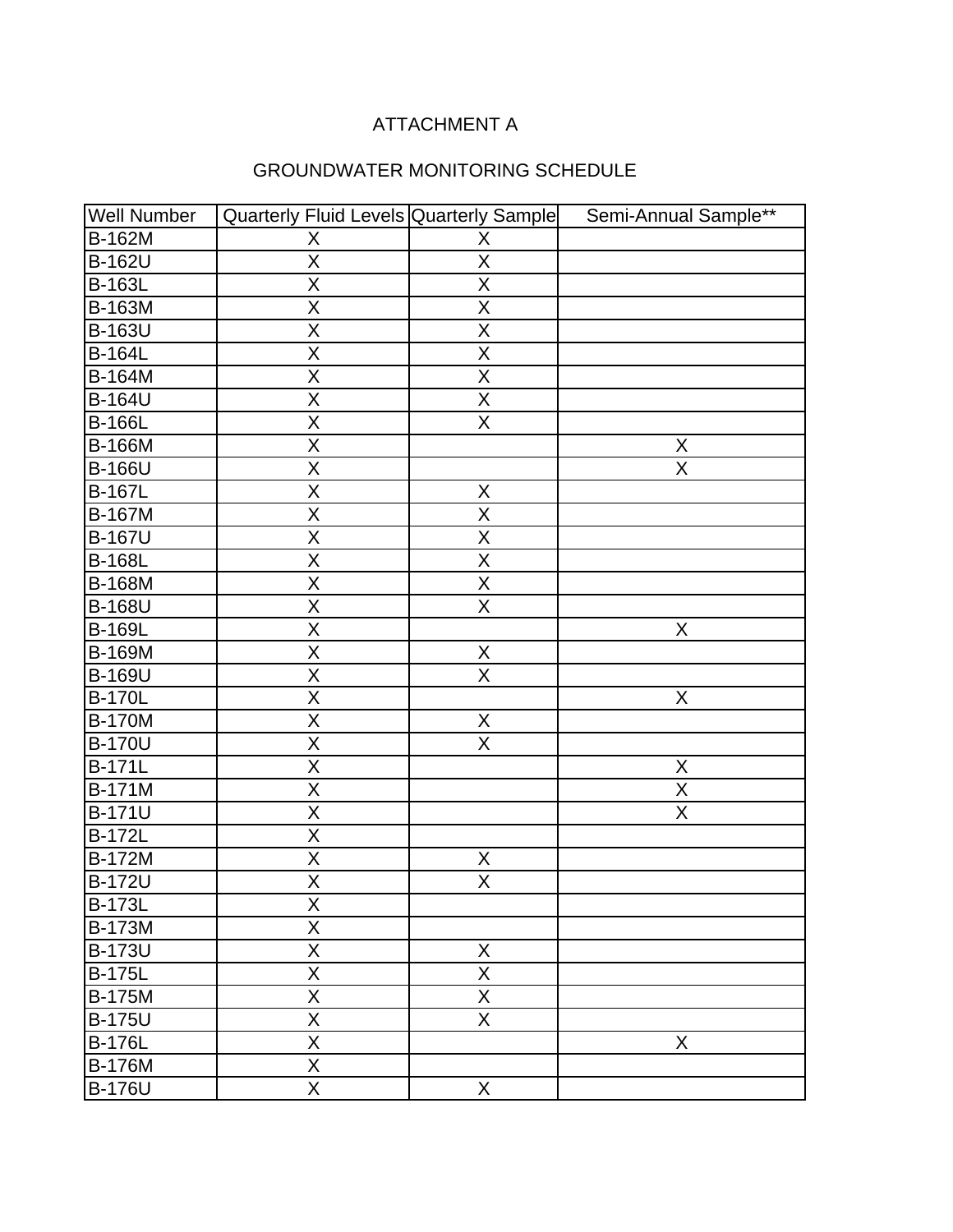| <b>Well Number</b> | Quarterly Fluid Levels Quarterly Sample |                         | Semi-Annual Sample** |
|--------------------|-----------------------------------------|-------------------------|----------------------|
| <b>B-177U</b>      | X                                       | X                       |                      |
| <b>B-177M</b>      | $\overline{X}$                          | $\overline{X}$          |                      |
| <b>B-177L</b>      | X                                       |                         | X                    |
| <b>B-178M</b>      | X                                       | X                       |                      |
| <b>B-178U</b>      | X                                       | X                       |                      |
| <b>B-179U</b>      | X                                       | X                       |                      |
| <b>B-179M</b>      | $\overline{X}$                          | $\overline{\mathsf{X}}$ |                      |
| <b>B-180U</b>      | $\overline{X}$                          | X                       |                      |
| <b>B-180M</b>      | $\mathsf X$                             | $\sf X$                 |                      |
| <b>B-180L</b>      | $\overline{X}$                          | $\sf X$                 |                      |
| <b>B-181U</b>      | $\overline{\mathsf{X}}$                 | $\overline{\mathsf{X}}$ |                      |
| <b>B-181M</b>      | $\overline{X}$                          | $\overline{X}$          |                      |
| <b>B-181L</b>      | $\overline{\mathsf{X}}$                 | $\overline{X}$          |                      |
| <b>B-182U</b>      | $\overline{\mathsf{X}}$                 | $\overline{\mathsf{X}}$ |                      |
| <b>B-182M</b>      | $\mathsf X$                             | X                       |                      |
| B-183              | $\overline{\mathsf{X}}$                 | $\overline{\mathsf{X}}$ |                      |
| <b>B-185U</b>      | $\sf X$                                 | X                       |                      |
| <b>B-185M</b>      | X                                       | X                       |                      |
| <b>B-185L</b>      | $\overline{\mathsf{X}}$                 | $\overline{\mathsf{X}}$ |                      |
| <b>B-186U</b>      | $\sf X$                                 |                         | X                    |
| <b>B-186M</b>      | $\overline{X}$                          |                         | $\mathsf X$          |
| <b>B-186L</b>      | $\mathsf X$                             |                         | X                    |
| <b>B-187U</b>      | $\sf X$                                 |                         | X                    |
| <b>B-187M</b>      | $\overline{X}$                          | X                       |                      |
| <b>B-187L</b>      | $\overline{\mathsf{X}}$                 | $\overline{\mathsf{X}}$ |                      |
| <b>B-188U</b>      | $\overline{X}$                          | X                       |                      |
| <b>B-188M</b>      | $\mathsf X$                             | X                       |                      |
| <b>B-188L</b>      | $\mathsf X$                             | X                       |                      |
| <b>B-195U</b>      | X                                       | $\overline{\mathsf{X}}$ |                      |
| <b>B-195M</b>      | $\overline{X}$                          | $\overline{X}$          |                      |
| <b>B-195L</b>      | X                                       | X                       |                      |
| <b>B-196U</b>      | $\overline{\mathsf{X}}$                 | $\overline{X}$          |                      |
| <b>B-196M</b>      | X                                       | X                       |                      |
| <b>B-196L</b>      | $\mathsf{X}% _{0}$                      | X                       |                      |
| <b>B-201</b>       | $\overline{\mathsf{X}}$                 |                         | X                    |
| <b>B-202U</b>      | $\overline{\mathsf{X}}$                 | X                       |                      |
| <b>B-202M</b>      | $\mathsf X$                             |                         | X                    |
| <b>B-202L</b>      | $\overline{\mathsf{X}}$                 |                         | $\overline{X}$       |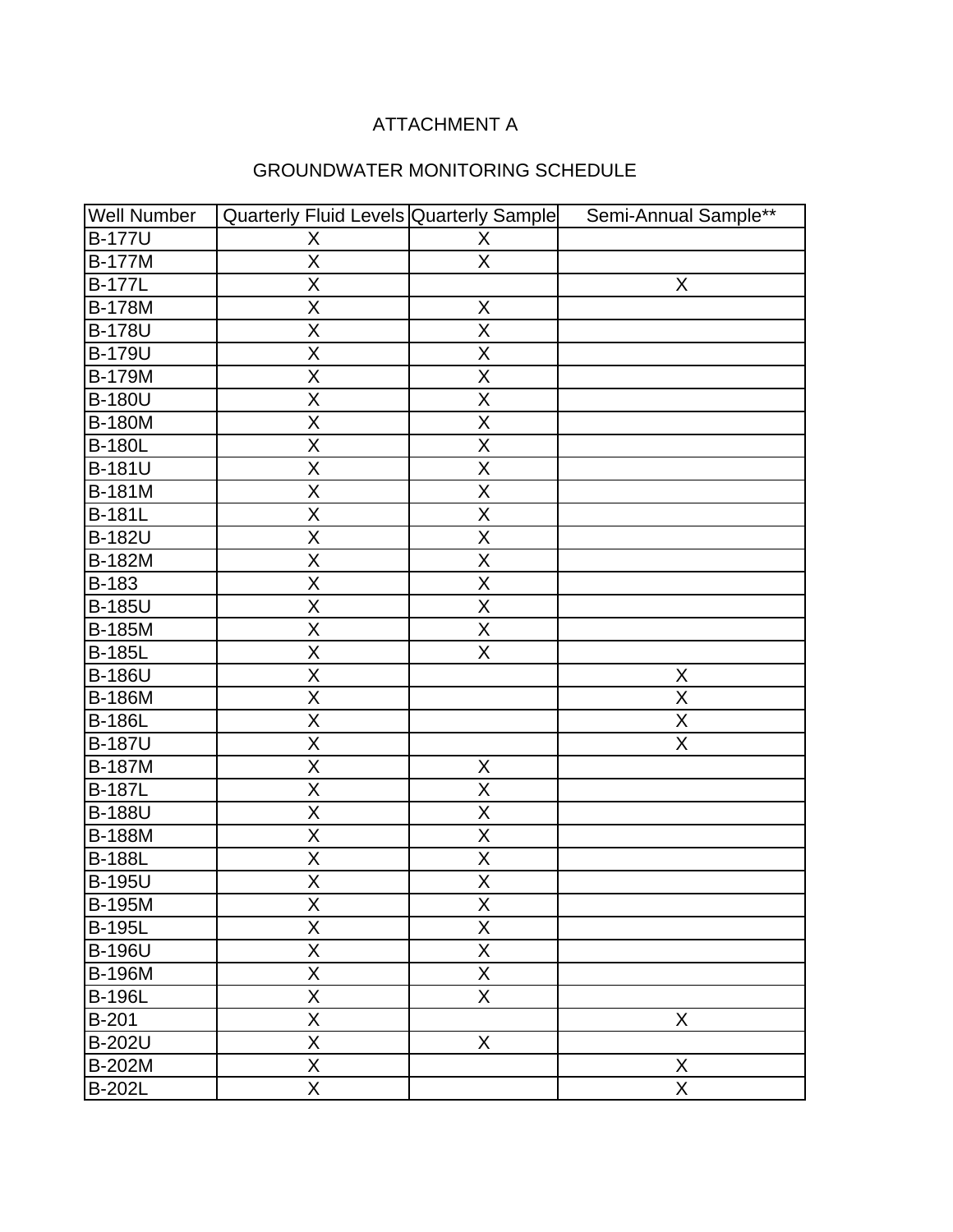| <b>Well Number</b> | Quarterly Fluid Levels Quarterly Sample |                         | Semi-Annual Sample**    |
|--------------------|-----------------------------------------|-------------------------|-------------------------|
| BWM-1U             | X                                       | X                       |                         |
| BWM-2U             | $\overline{\mathsf{X}}$                 | $\overline{\mathsf{X}}$ |                         |
| BWM-3U             | $\overline{X}$                          | $\sf X$                 |                         |
| BWM-4U             | $\overline{X}$                          | $\mathsf X$             |                         |
| BWM-5U             | $\overline{\mathsf{x}}$                 | $\overline{\mathsf{X}}$ |                         |
| BWM-6U             | $\mathsf X$                             | X                       |                         |
| BWM-7U             | $\overline{\mathsf{X}}$                 | $\overline{\mathsf{X}}$ |                         |
| $D-1$              |                                         | $\overline{\mathsf{X}}$ |                         |
| D <sub>2</sub>     | X                                       | X                       |                         |
| $D-2$              |                                         |                         |                         |
| D <sub>3</sub>     | X                                       | X                       |                         |
| $D-3$              |                                         | $\overline{X}$          |                         |
| $D-6$              |                                         | $\sf X$                 |                         |
| DP <sub>2</sub>    | $\overline{X}$                          | $\overline{\mathsf{X}}$ |                         |
| $I-1$              |                                         | $\overline{\mathsf{X}}$ |                         |
| $I-12$             |                                         | $\overline{\mathsf{X}}$ |                         |
| $I-2$              |                                         | X                       |                         |
| $ -3 $             |                                         | $\overline{\mathsf{X}}$ |                         |
| $I-6$              |                                         | $\mathsf X$             |                         |
| $I-8$              |                                         | $\sf X$                 |                         |
| $1-9$              |                                         | $\overline{\mathsf{x}}$ |                         |
| <b>M14S</b>        | X                                       | $\sf X$                 |                         |
| MN1Z               | $\mathsf X$                             | X                       |                         |
| MN2AU              | $\overline{\mathsf{X}}$                 | $\overline{\mathsf{X}}$ |                         |
| <b>MS2.5A</b>      | $\overline{\mathsf{X}}$                 | $\overline{\mathsf{x}}$ |                         |
| <b>PW-L23</b>      | $\mathsf X$                             |                         | X                       |
| <b>PW-L26</b>      | $\overline{X}$                          |                         | $\overline{X}$          |
| <b>PW-L28</b>      | $\overline{X}$                          |                         | $\mathsf X$             |
| PW-U4              | $\overline{\mathsf{X}}$                 |                         | $\overline{\mathsf{X}}$ |
| $\overline{R1}$    | $\overline{X}$                          | $\overline{X}$          |                         |
| R2                 | X                                       | X                       |                         |
| R <sub>3</sub>     | X                                       | X                       |                         |
| R4                 | X                                       | X                       |                         |
| $\overline{R7}$    | $\overline{X}$                          | X                       |                         |
| R6B                | X                                       | X                       |                         |
| ROW-1              | $\overline{\mathsf{X}}$                 | X                       |                         |
| $\overline{ROW-2}$ | $\overline{X}$                          | $\overline{X}$          |                         |
| ROW-3              | $\overline{\mathsf{X}}$                 |                         | X                       |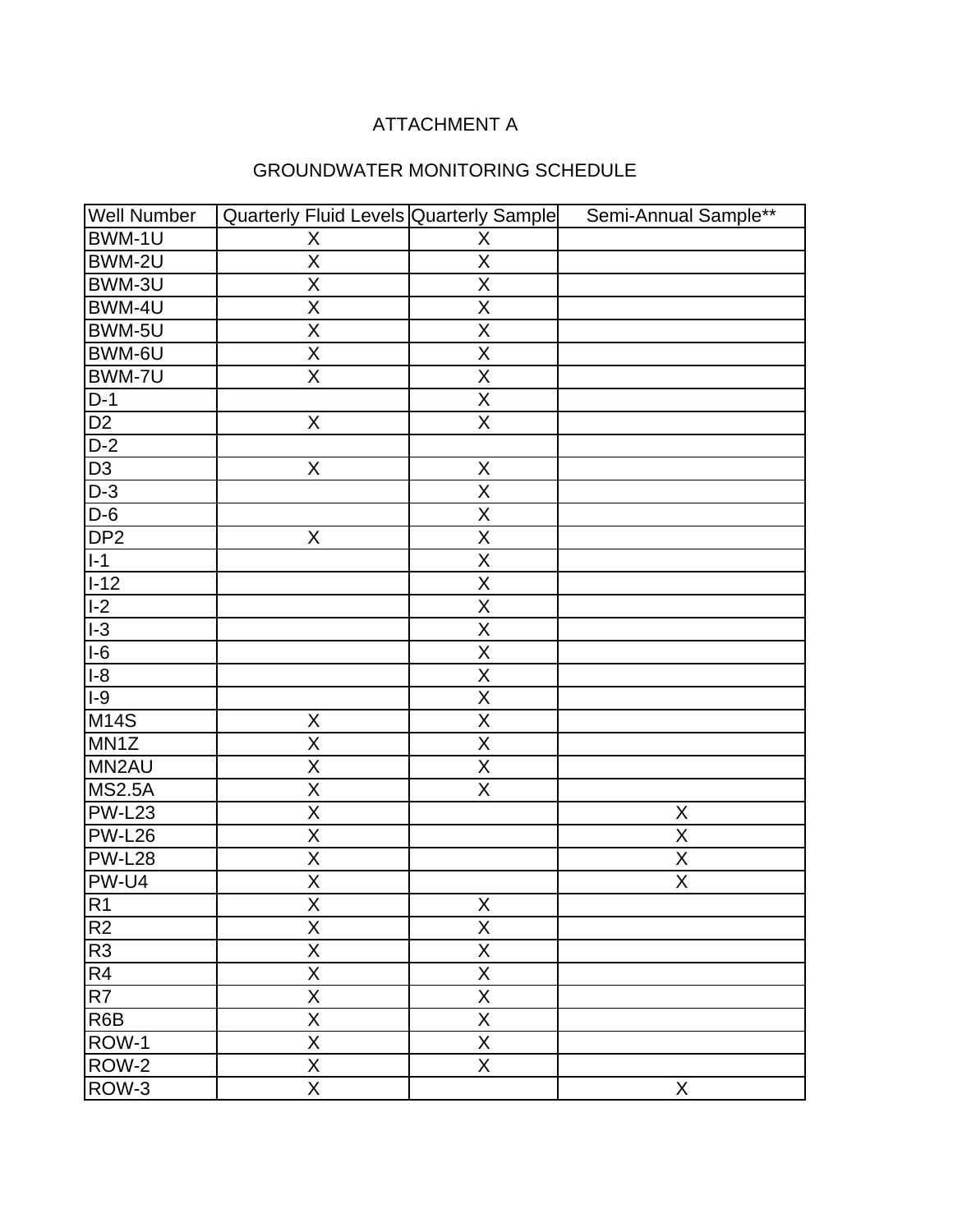# GROUNDWATER MONITORING SCHEDULE

| <b>Well Number</b> | Quarterly Fluid Levels Quarterly Sample |                         | Semi-Annual Sample** |
|--------------------|-----------------------------------------|-------------------------|----------------------|
| ROW-9              | X                                       | X                       |                      |
| RS-6A              | $\overline{\mathsf{x}}$                 | $\overline{X}$          |                      |
| RS-BW4             | X                                       |                         | X                    |
| RS-DP4             | $\overline{X}$                          | X                       |                      |
| RS-DP5             | $\overline{\mathsf{X}}$                 |                         | $\overline{X}$       |
| RS-DP6             | X                                       | X                       |                      |
| RS-DP7             | $\overline{X}$                          |                         | $\mathsf{X}$         |
| RS-HC7             | $\overline{\mathsf{X}}$                 | $\mathsf X$             |                      |
| RS-HC8             | X                                       | X                       |                      |
| RS-MN1Z            | $\overline{\mathsf{X}}$                 | $\overline{X}$          |                      |
| RS-MN2B            | $\overline{X}$                          |                         | $\mathsf X$          |
| <b>RS-MS2.5C</b>   | X                                       |                         | X                    |
| RS-MS3A            | $\overline{\mathsf{X}}$                 |                         | $\overline{X}$       |
| <b>T10A</b>        | $\overline{X}$                          |                         | $\overline{X}$       |
| <b>T16A</b>        | X                                       | Χ                       |                      |
| T <sub>3</sub> B   | $\overline{\mathsf{X}}$                 | $\overline{\mathsf{X}}$ |                      |
| T8B                | X                                       |                         | $\mathsf X$          |
| T <sub>9</sub> A   | X                                       | X                       |                      |
| TR <sub>2</sub>    | X                                       | X                       |                      |
| U <sub>4</sub>     | X                                       |                         | $\sf X$              |
| WIP-W1             | $\overline{\mathsf{X}}$                 | X                       |                      |
| WIP-W2             | X                                       | X                       |                      |
| WIP-W2A            | $\overline{\mathsf{X}}$                 | $\overline{\mathsf{X}}$ |                      |
| WIP-W3             |                                         |                         |                      |
| WIP-W3A            | X                                       | X                       |                      |
| WIP-W4             |                                         |                         |                      |
| WIP-W4A            | X                                       | X                       |                      |

\* Sample during second quarter

\*\* Sample during second and fourth quarters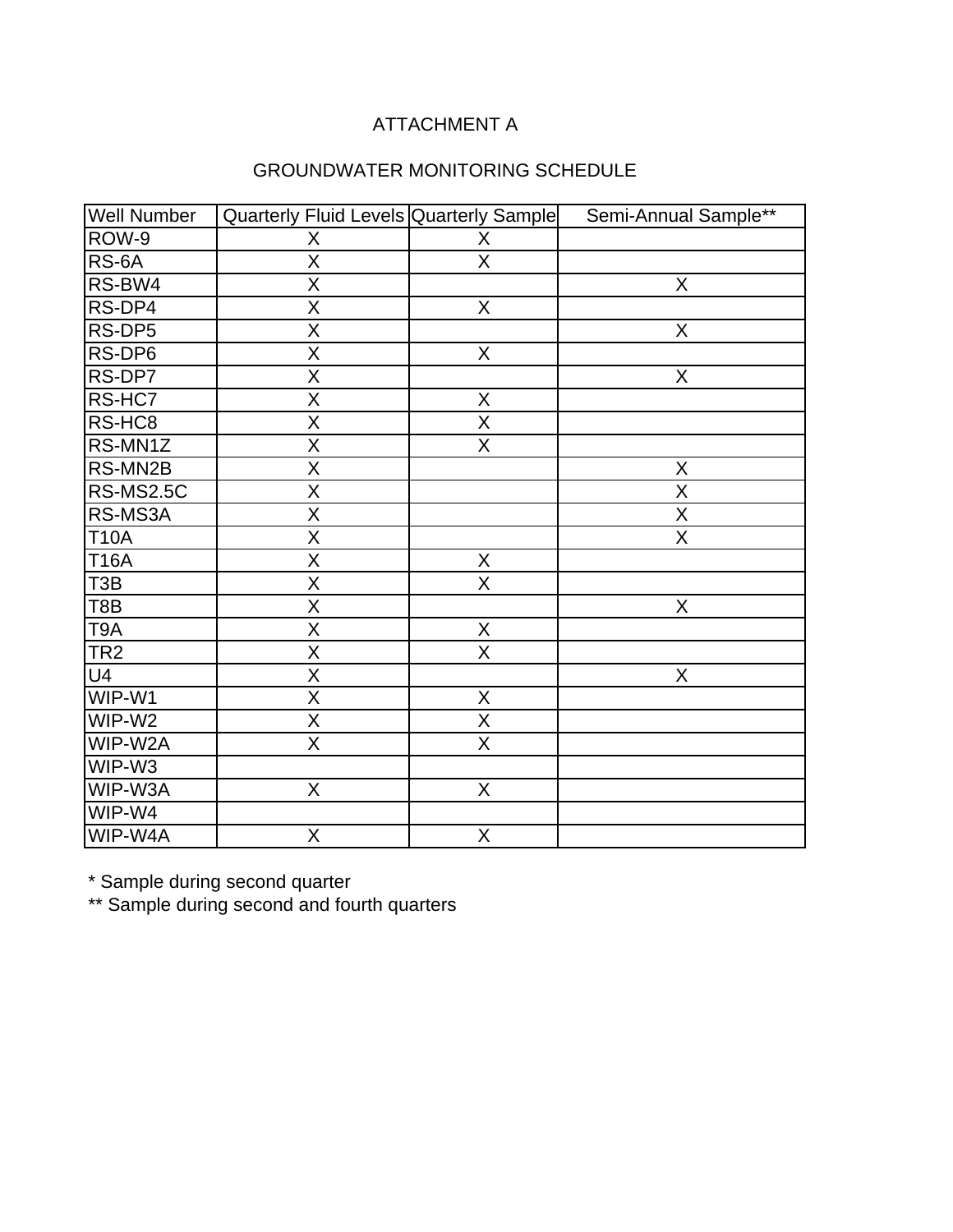